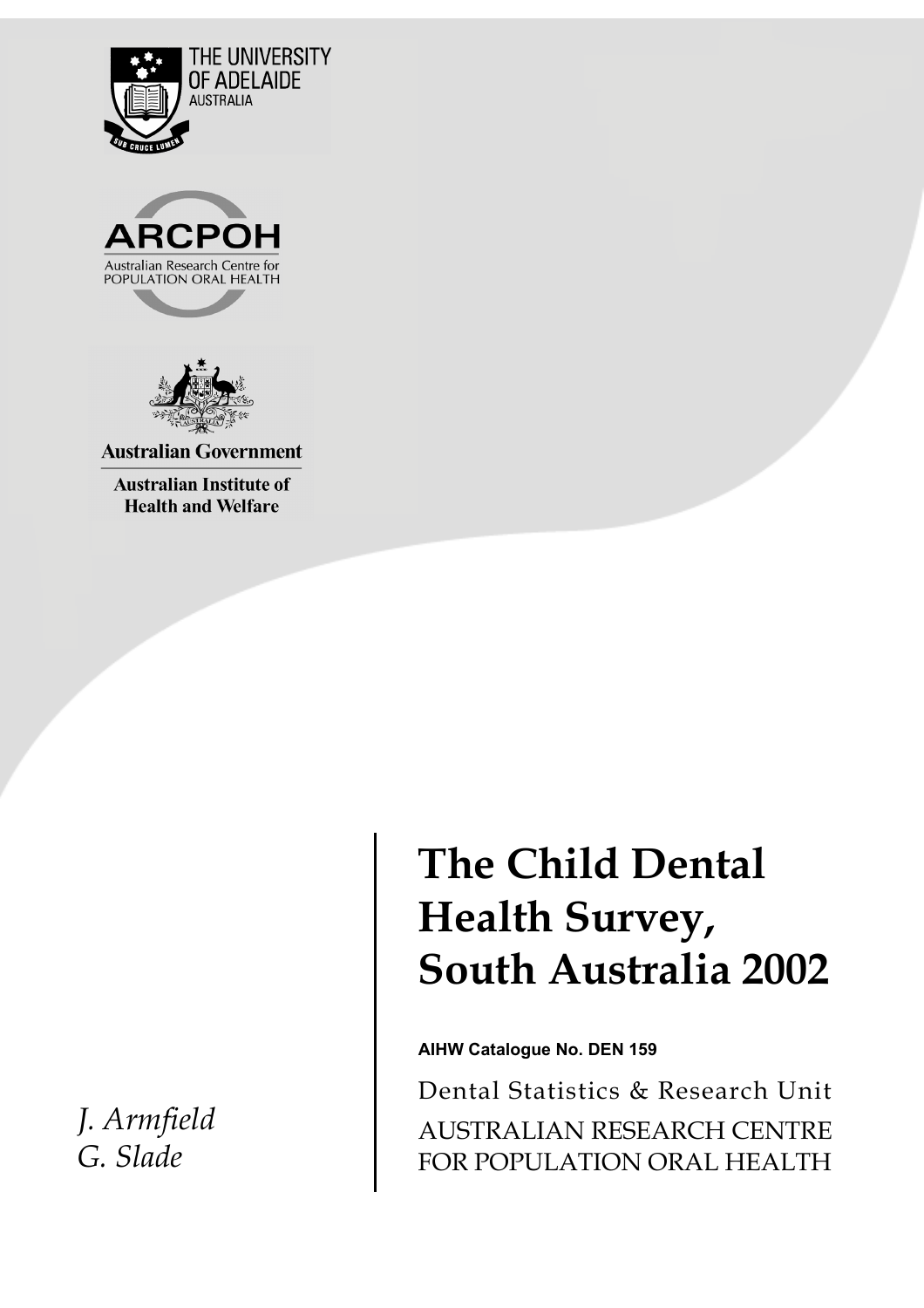The Australian Institute of Health and Welfare is Australia's national health and welfare statistics and information agency. The Institute's mission is *better health and wellbeing for Australians through better health and welfare statistics and information*.

The AIHW Dental Statistics and Research Unit (DSRU) is a collaborating unit of the AIHW established in 1988 at The University of Adelaide. The DSRU aims to improve the oral health of Australians through the collection, analysis and reporting of information on oral health and access to dental care, the practice of dentistry and the dental labour force in Australia.

#### **Suggested citation**

Armfield JM, Slade GD (2006). *Child Dental Health Survey, South Australia 2002*. AIHW cat. no. DEN 159. Adelaide: The University of Adelaide.

#### **Acknowledgments**

The data used for this report were collected in collaboration with South Australian Dental Services, Department of Human Services, South Australia. The support of the service and its staff was crucial to the successful reporting of results for this survey.

Any comments or information relevant to the subject matter of this report would be welcome. Correspondence should be directed to:

 The Director AIHW Dental Statistics and Research Unit Adelaide University SOUTH AUSTRALIA 5005

| Tel:     | $(08)$ 8303 4051                             |
|----------|----------------------------------------------|
| Fax:     | $(08)$ 8303 4858                             |
| E-mail:  | aihw.dsru@adelaide.edu.au                    |
| Website: | http://www.arcpoh.adelaide.edu.au            |
|          | http://www.adelaide.edu.au/socprev-dent/dsru |

#### **Board Chairperson**

The Hon. Peter Collins AM, QC

**Director**  Penny Allbon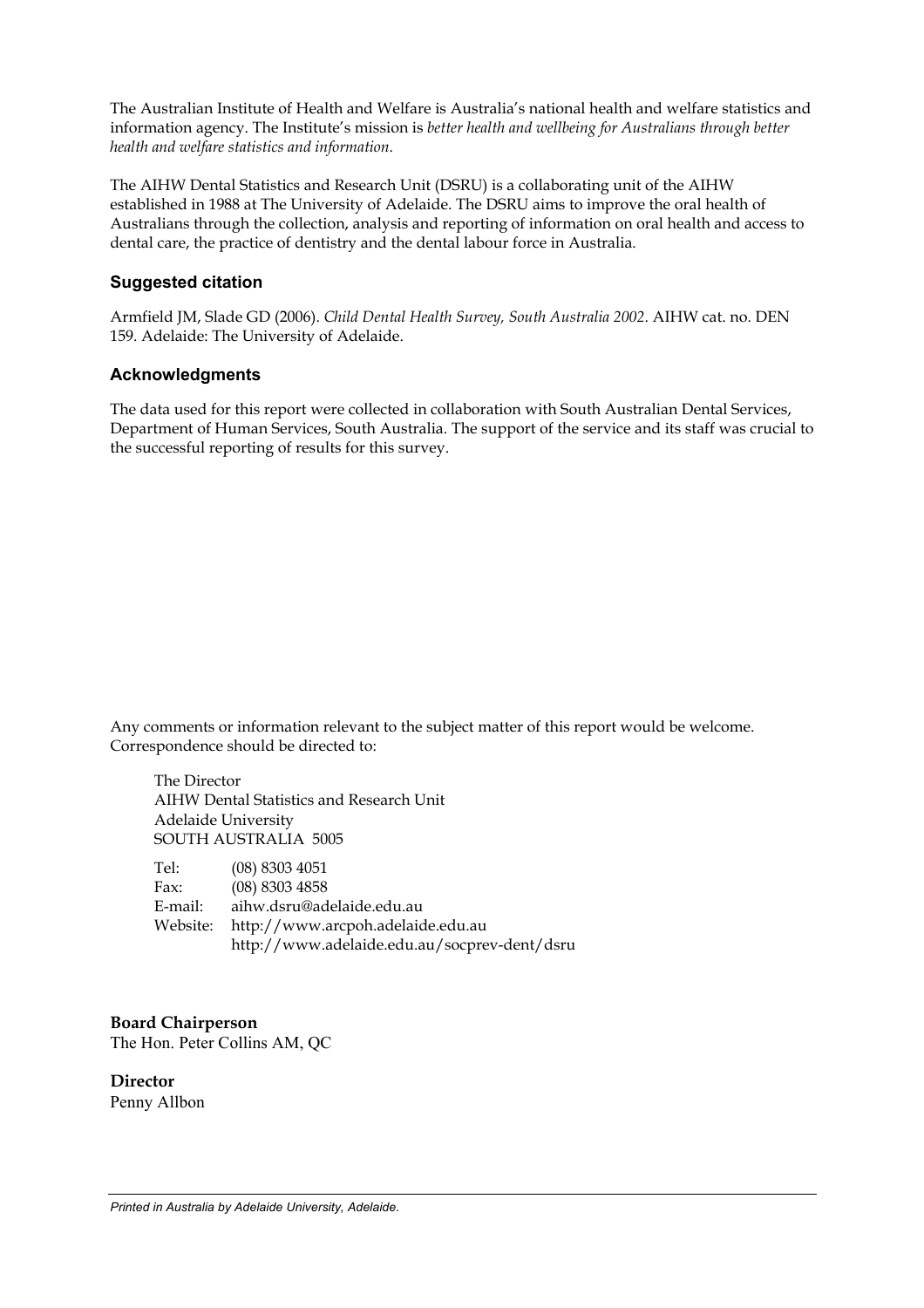# **Contents**

| Caries experience by sex, indigenous status, insurance and card-holder status, |
|--------------------------------------------------------------------------------|
|                                                                                |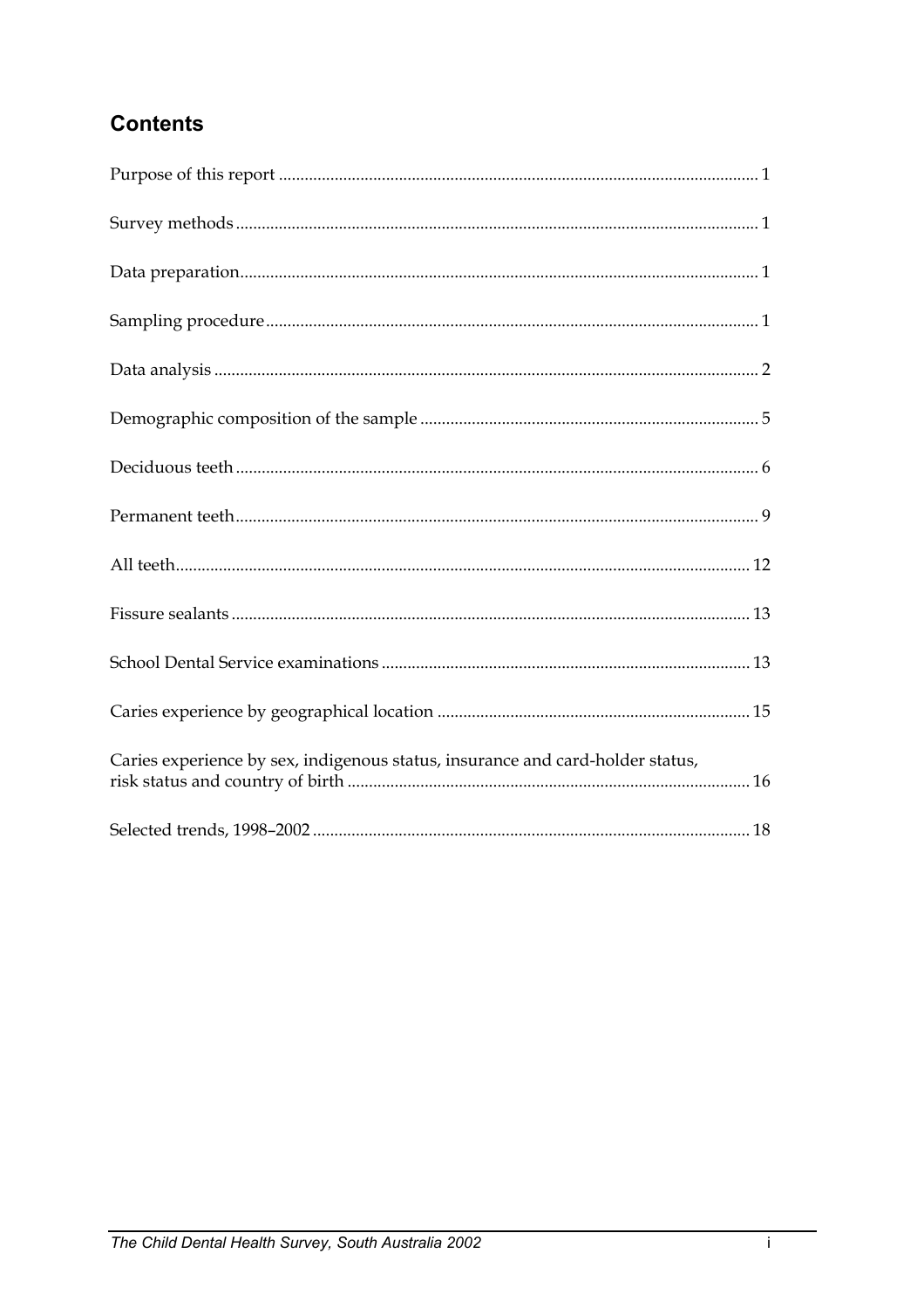# **List of tables**

| Table 2: |                                                                                                                                                       |
|----------|-------------------------------------------------------------------------------------------------------------------------------------------------------|
| Table 3: |                                                                                                                                                       |
| Table 4: |                                                                                                                                                       |
| Table 5: |                                                                                                                                                       |
| Table 6: |                                                                                                                                                       |
| Table 7: | Permanent dentition - surface level caries experience by age 11                                                                                       |
| Table 8: |                                                                                                                                                       |
| Table 9: |                                                                                                                                                       |
|          |                                                                                                                                                       |
|          | Table 11: Time since last School Dental Service examinations by age 14                                                                                |
|          | Table 12: Deciduous caries experience for 5-6-year-old children by region 15                                                                          |
|          | Table 13: Permanent caries experience for 12-year-old children by region 16                                                                           |
|          | Table 14: 5-6-year-old dmft and 12-year-old DMFT by sex, indigenous status,<br>insurance and card-holder status, risk status and country of birth  16 |
|          |                                                                                                                                                       |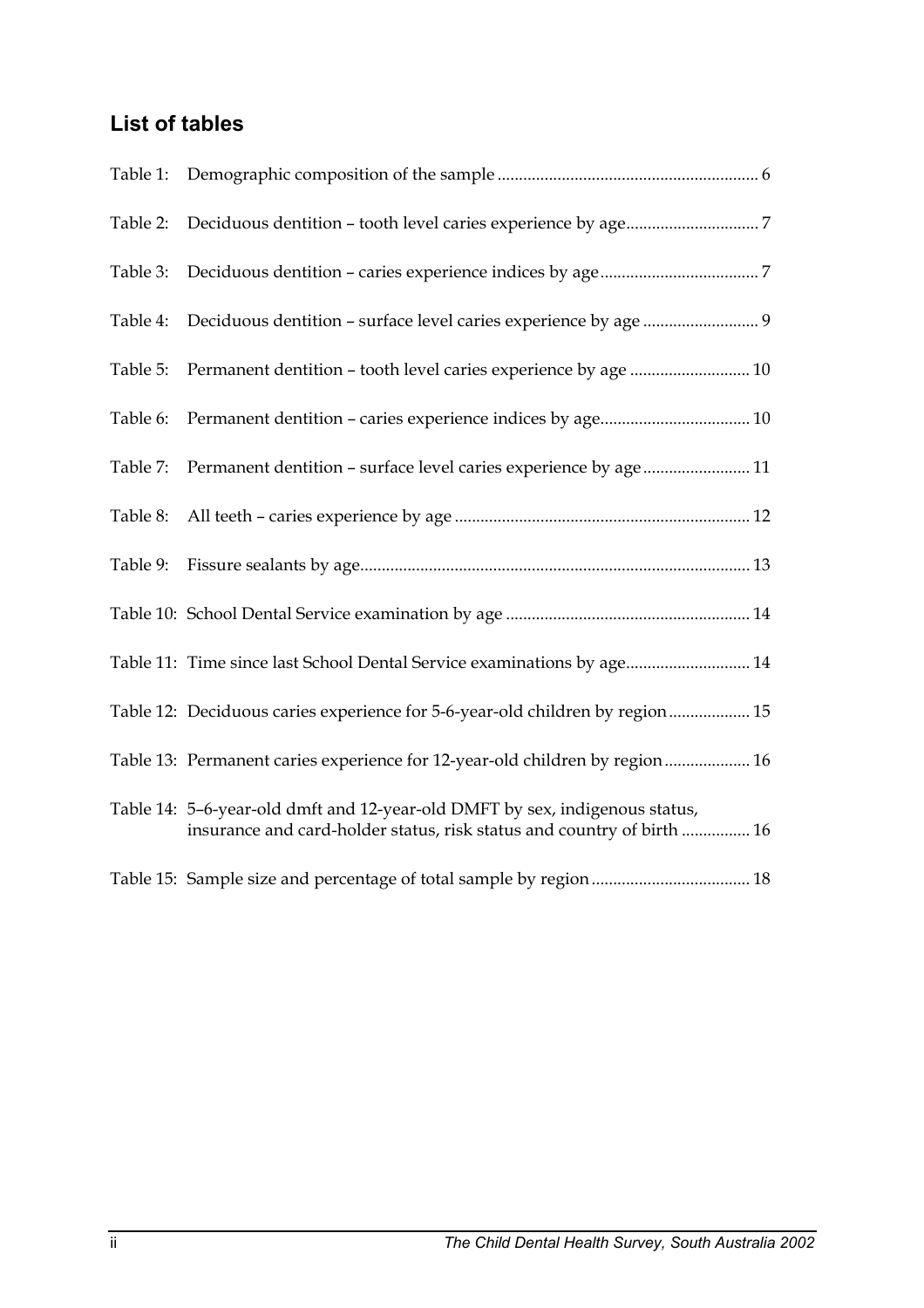# **List of figures**

| Figure 2: Subdivisions of Adelaide Statistical Division (ABS, 2000)  4              |  |
|-------------------------------------------------------------------------------------|--|
| Figure 3: Percentage of children in sample and South Australian population by       |  |
| Figure 4: Percentage of dmft score represented by decayed, missing and filled       |  |
| Figure 5: Percentage of DMFT score represented by decayed, missing and filled       |  |
| Figure 6: Mean decayed deciduous teeth for 5-10-year-old children in South          |  |
| Figure 7: Mean missing deciduous teeth for 5-10-year-old children in South          |  |
| Figure 8: Mean filled deciduous teeth for 5-10-year-old children in South Australia |  |
| Figure 9: Mean decayed, missing and filled deciduous teeth for 5-10-year-old        |  |
| Figure 10: Percentage dmft = 0 for 5-10-year-old children in South Australia from   |  |
| Figure 11: Mean decayed permanent teeth for 7-15-year-old children in South         |  |
| Figure 12: Mean filled permanent teeth for 7-15-year-old children in South          |  |
| Figure 13: Mean decayed, missing and filled permanent teeth for 7-15-year-old       |  |
| Figure 14: Percentage permanent DMFT = $0$ for 7-15-year-old children in South      |  |
| Figure 15: Percentage $d+D = 0$ for 5-13-year-old children in South Australia from  |  |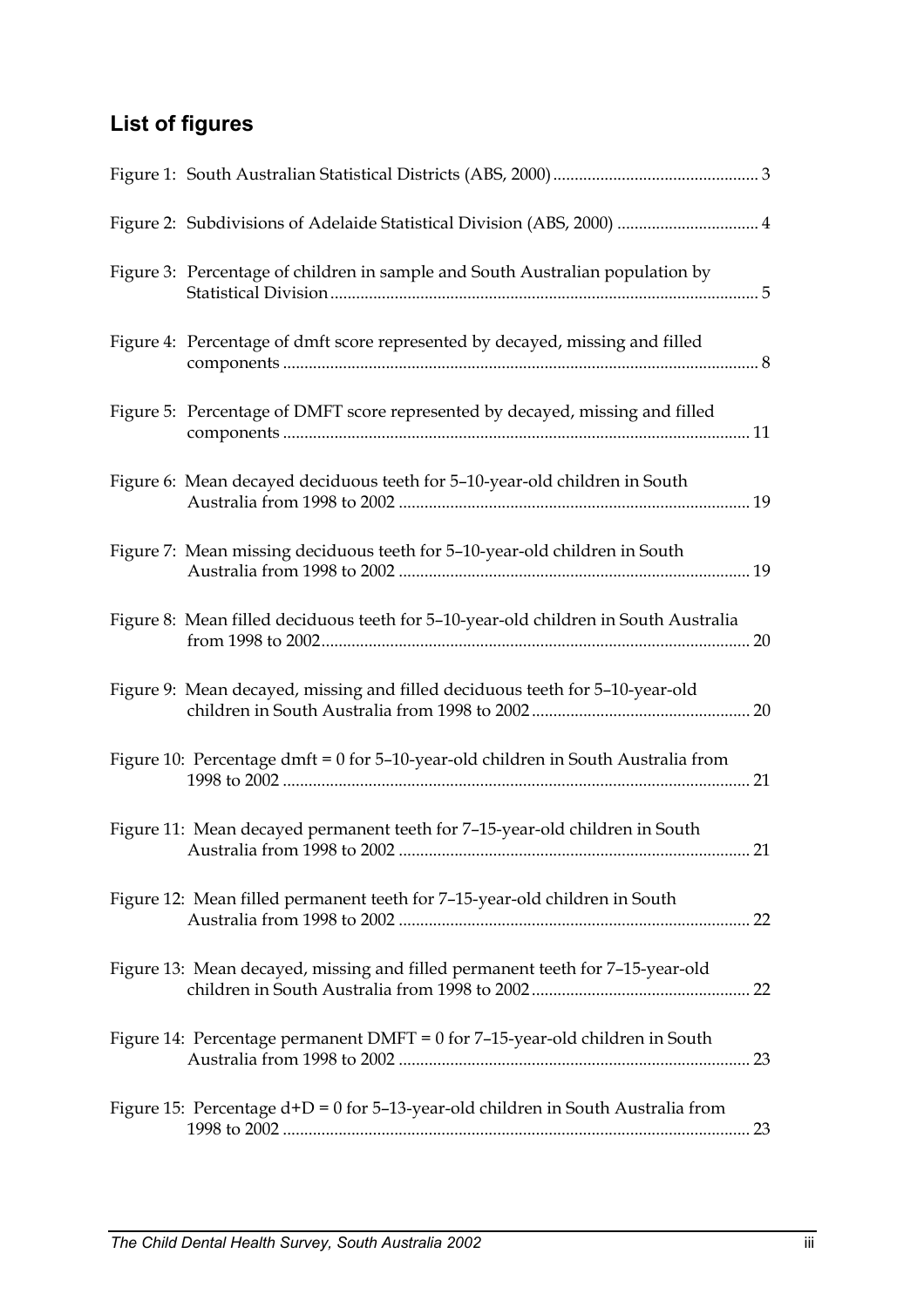| Figure 16: Percentage d+D >= 4 for 5-13-year-old children in South Australia from    |  |
|--------------------------------------------------------------------------------------|--|
| Figure 17: Percentage $f + F = 0$ for 5-13-year-old children in South Australia from |  |
| Figure 18: Percentage dmft+DMFT = $0$ for 5-13-year-old children in South            |  |
| Figure 19: Mean fissure sealed teeth for 7-15-year-old children in South Australia   |  |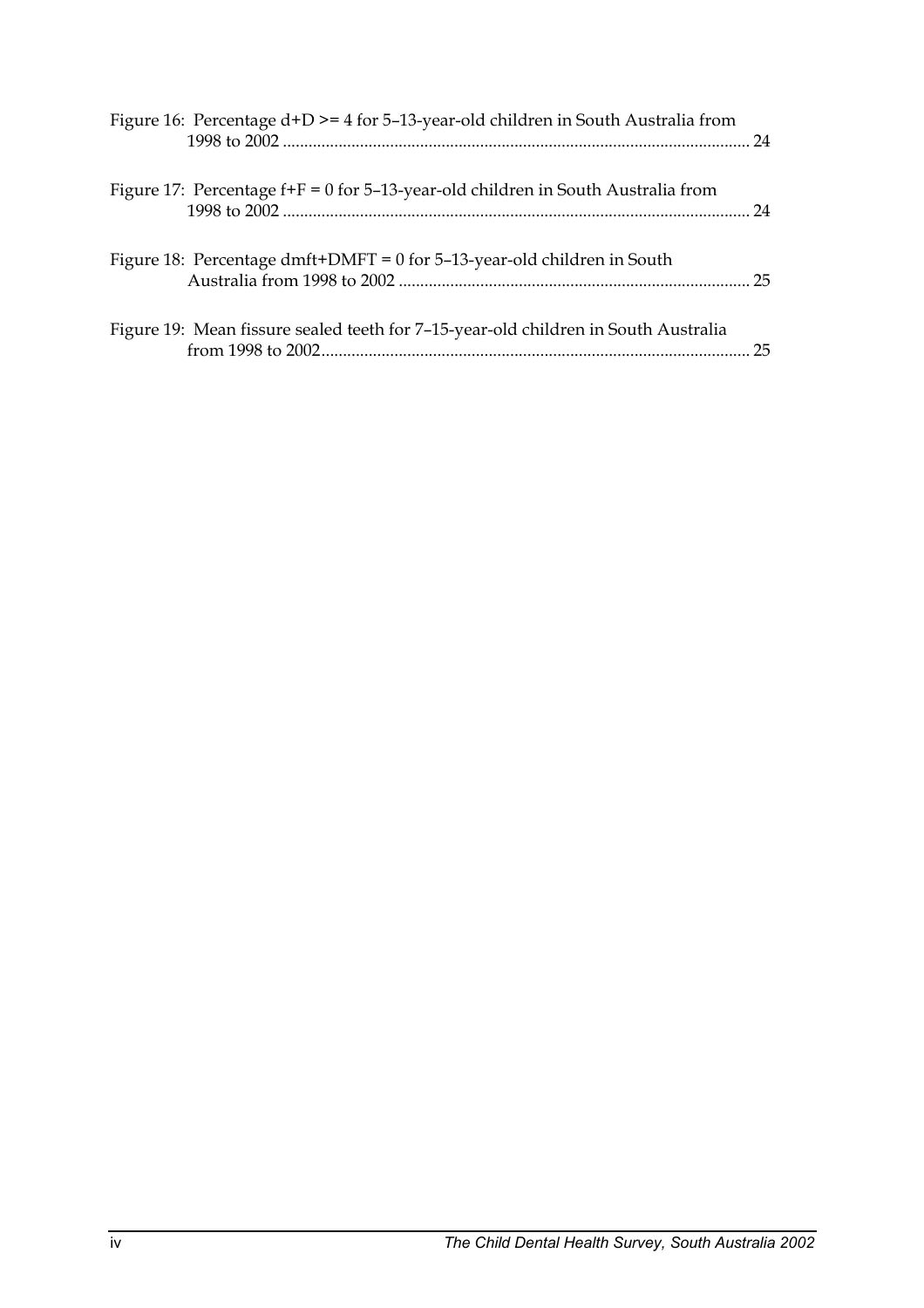# **Abbreviations**

| d            | deciduous decayed teeth or surfaces            |
|--------------|------------------------------------------------|
| D            | permanent decayed teeth or surfaces            |
| dmfs         | deciduous decayed, missing and filled surfaces |
| dmft         | deciduous decayed, missing and filled teeth    |
| <b>DMFS</b>  | permanent decayed, missing and filled surfaces |
| <b>DMFT</b>  | permanent decayed, missing and filled teeth    |
| $\mathbf{f}$ | deciduous filled teeth or surfaces             |
| F            | permanent filled teeth or surfaces             |
| m            | deciduous missing teeth or surfaces            |
| M            | permanent missing teeth or surfaces            |
| <b>SD</b>    | standard deviation                             |
| <b>SDS</b>   | school dental service                          |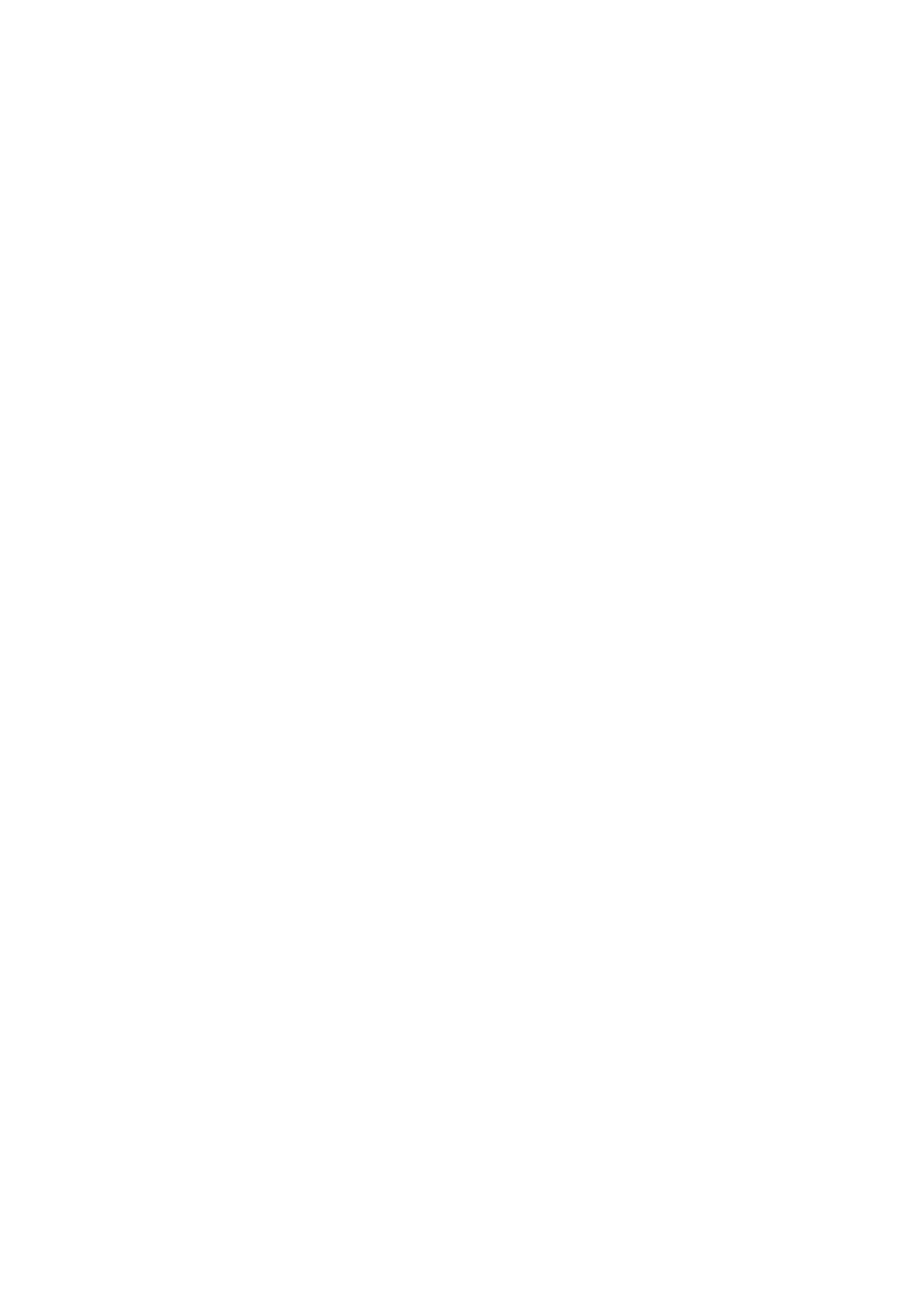## **Purpose of this report**

The Child Dental Health Survey, originally established in 1977 by the (then) Commonwealth Department of Health, is intended to provide time-series data for the purpose of monitoring the dental health status of Australian school students. This report continues the series of annual reports providing descriptive statistics concerning child dental health in South Australia, and follows the 2001 report. There are four aims of the Survey:

- 1. To maintain the time-series of statistics providing annual estimates of children's dental health status;
- 2. To examine temporal changes in caries experience among children;
- 3. To examine the distribution of dental health status by geographic location and demographic factors;
- 4. To identify high risk groups according to geographic location and demographic status.

The following sections of this report describe: the age and sex of participants in the sample; their deciduous and permanent caries experience; frequency of fissure sealants; history of School Dental Service examinations; and geographic differences in disease experience. The report also provides selected trends, highlighting differences across the 5-year period 1998 to 2002. However, no formal hypothesis tests have been undertaken and descriptions of differences between years are intended as a guide to the reader rather than as a formal statistical evaluation.

## **Survey methods**

Data for the Child Dental Health Survey were collected during the 2002 calendar year from patients of the South Australian School Dental Service by dental therapists and dentists. Data items were entered into the EXACT computer management information system (MIS) and subsequently extracted in a de-identified form and provided to the Australian Institute of Health and Welfare (AIHW) Dental Statistics and Research Unit (DSRU) for processing and analysis.

## **Data preparation**

Prior to analysis a check was made for missing, erroneous or duplicate data. Erroneous and duplicate data were eliminated from the data set and children with multiple visits in a year were flagged with all but the first case removed from analyses.

## **Sampling procedure**

In South Australian Child Dental Health Surveys prior to 2001, a random sampling procedure was used by selecting those students whose birthdays were on the 13th, 30th or 31st day of any month, a sampling ratio of approximately 1:12. For the current report, data were extracted on all children with examinations in the School Dental Service during the period January to December 2002.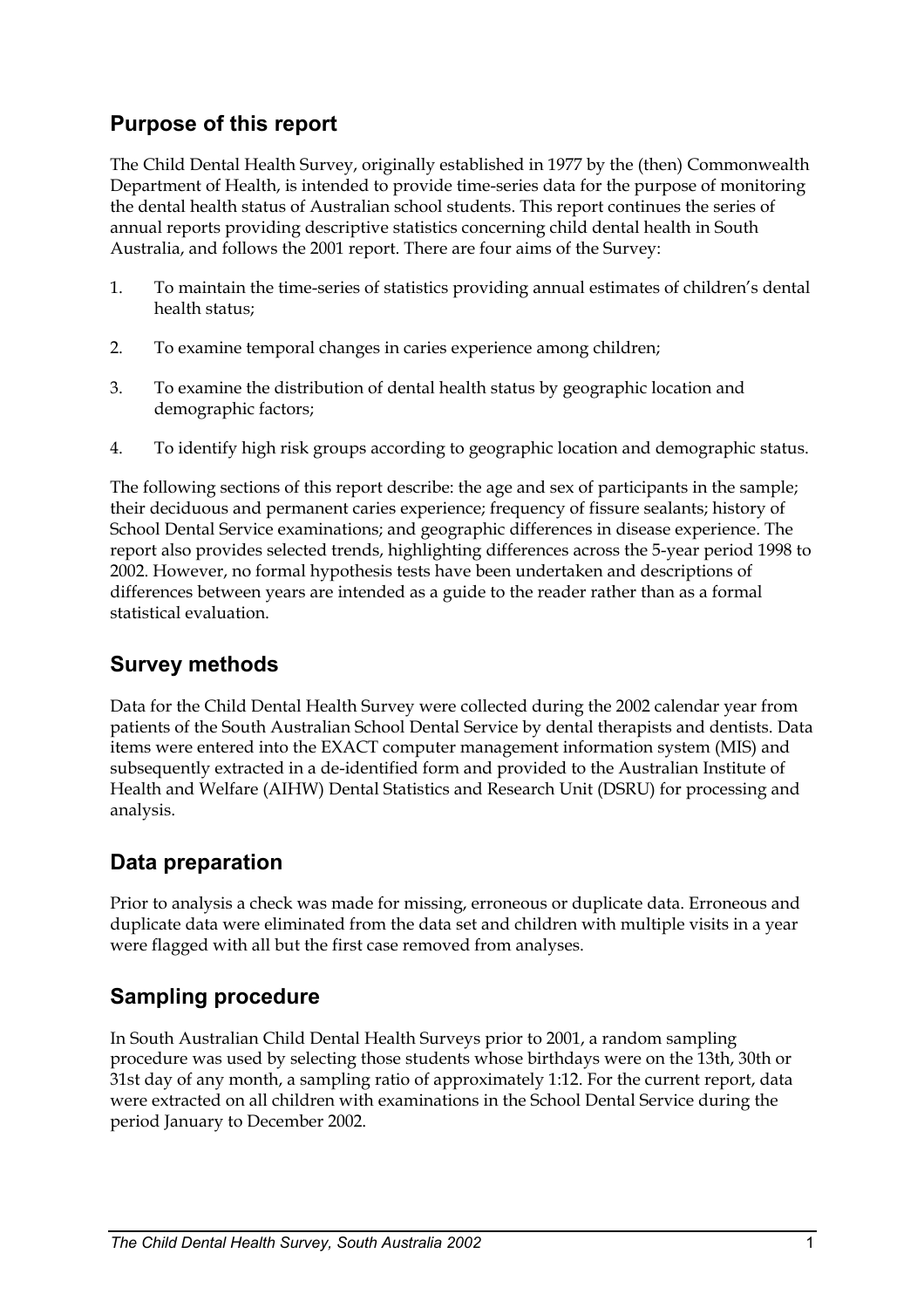#### **Data analyses**

Data were weighted by months since last visit, which was used due to the underrepresentation of students on longer recall schedules in the sample. Effectively this resulted in reducing the contribution of those students whose last School Dental Service examination was more recent.

Unit records were further weighted to reflect the Estimated Resident Population (ERP) of 5–14-year-olds according to Statistical Divisions within South Australia as at 30 June 2002, as estimated by the Australian Bureau of Statistics. Statistical Divisions are shown in Figure 1. For reporting purposes, the Adelaide Statistical Division was analysed by the four Subdivisions of which it is comprised: Northern Adelaide, Eastern Adelaide, Southern Adelaide and Western Adelaide (Figure 2). Assignment of Statistical Divisions to all unit records was based on the postcode of residence of each child.

The relative sample sizes and population estimates by Statistical Division as a percentage of the total sample and South Australian 5–14-year-old population are shown in Figure 3. Eastern Adelaide, Outer Adelaide, Murray Lands, Eyre and Northern were assigned weights greater than 1 (mean weights = 1.33, 1.32, 1.05, 1.21 and 1.01 respectively) while Northern Adelaide, Southern Adelaide, Western Adelaide, Yorke and Lower North, and South East and were assigned weights lower than 1 (mean weights  $= 0.97, 0.98, 0.84, 0.87$  and 0.72 respectively).

Weights were applied to all statistics computed for Tables 2 to 14. However, months since last visit was not used to weight the data in Tables 10 and 11 because the results included time since last visit. Also regional weights were not applied in Tables 12 and 13. Weighted numbers are rounded to the nearest whole number for ease of interpretation.

The purpose of the weighting protocol was to produce estimates that are representative of the population covered by the School Dental Service for 2002. However, the estimates in this report cannot be applied to children who are not enrolled in the South Australian School Dental Service. Consequently, the results in this report do not represent the complete South Australian child population, but only that portion of the population that is enrolled in the South Australian School Dental Service. In South Australia, approximately 78% and 48% of pre and primary school children and secondary school children respectively are enrolled in the School Dental Service. Hence, estimates for primary school aged children in this report may not differ substantially from estimates that would be obtained if all children in the State were surveyed, however estimates for secondary school children may vary from those obtained if all the children in the State were surveyed.

Statistical analyses included in this report are: the age and sex of students in the sample; their deciduous and permanent caries experience; frequency of fissure sealants; children's history of School Dental Service examinations; and caries experience by geographic region. Counts of decayed teeth also include recurrent caries in filled teeth. Data relating to second or subsequent examinations of students within the study period have not been used. Agespecific indices denoted with an asterisk (\*) are those in which the relative standard error exceeds 40 per cent and population estimates of these indices should be viewed as statistically unreliable.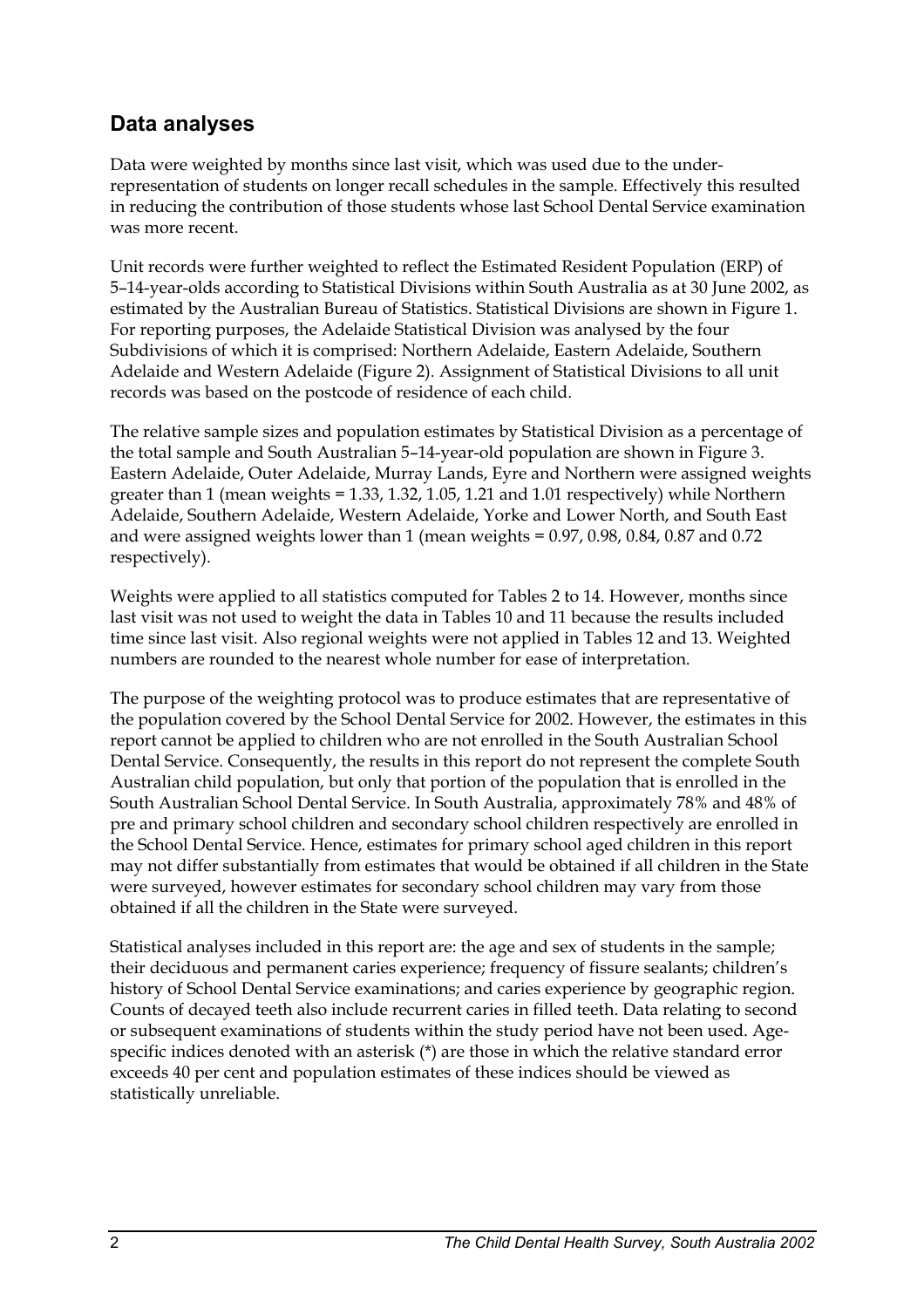

**Figure 1: South Australian Statistical Districts (ABS, 2000)**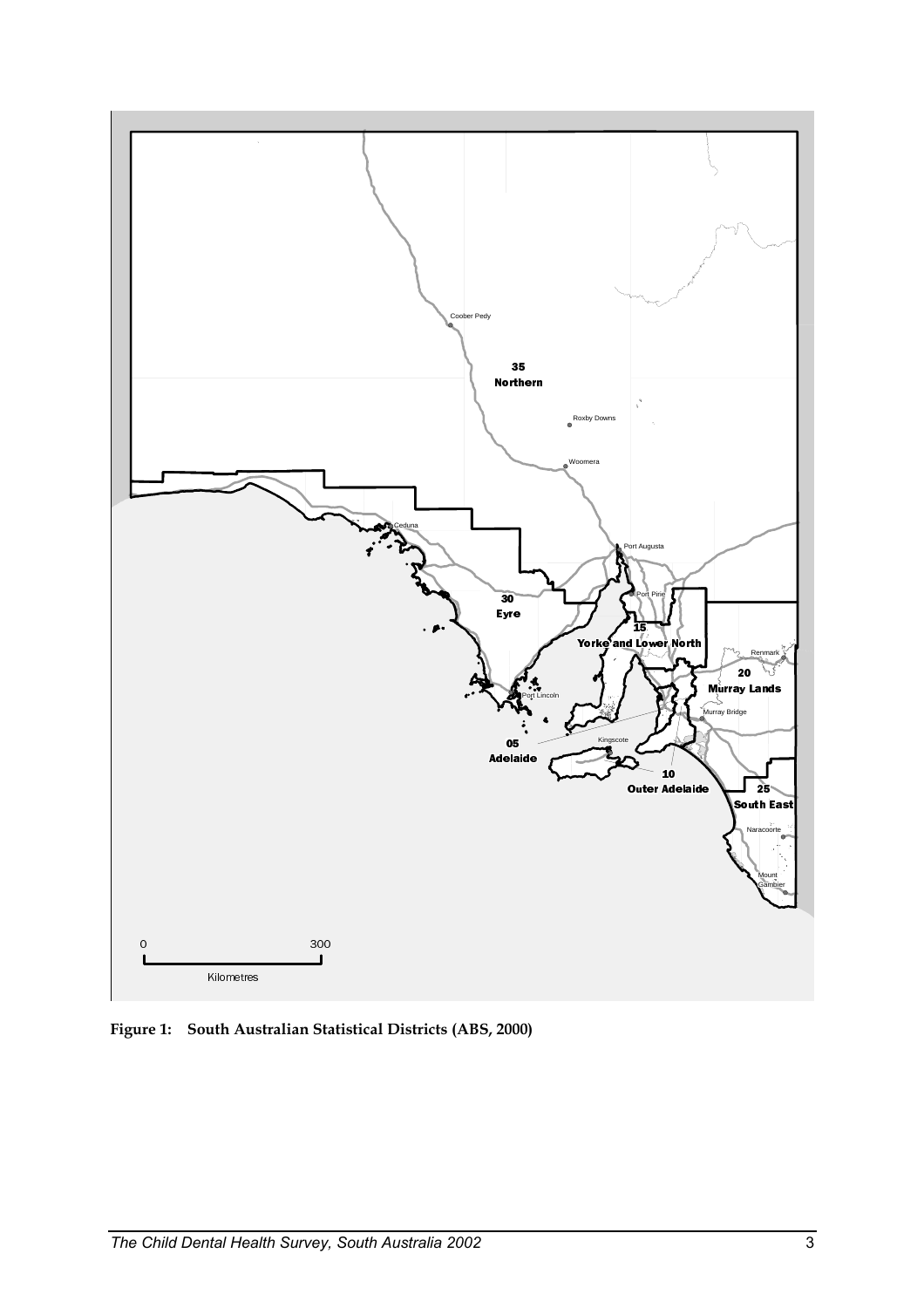

**Figure 2: Subdivisions of Adelaide Statistical Division (ABS, 2000)**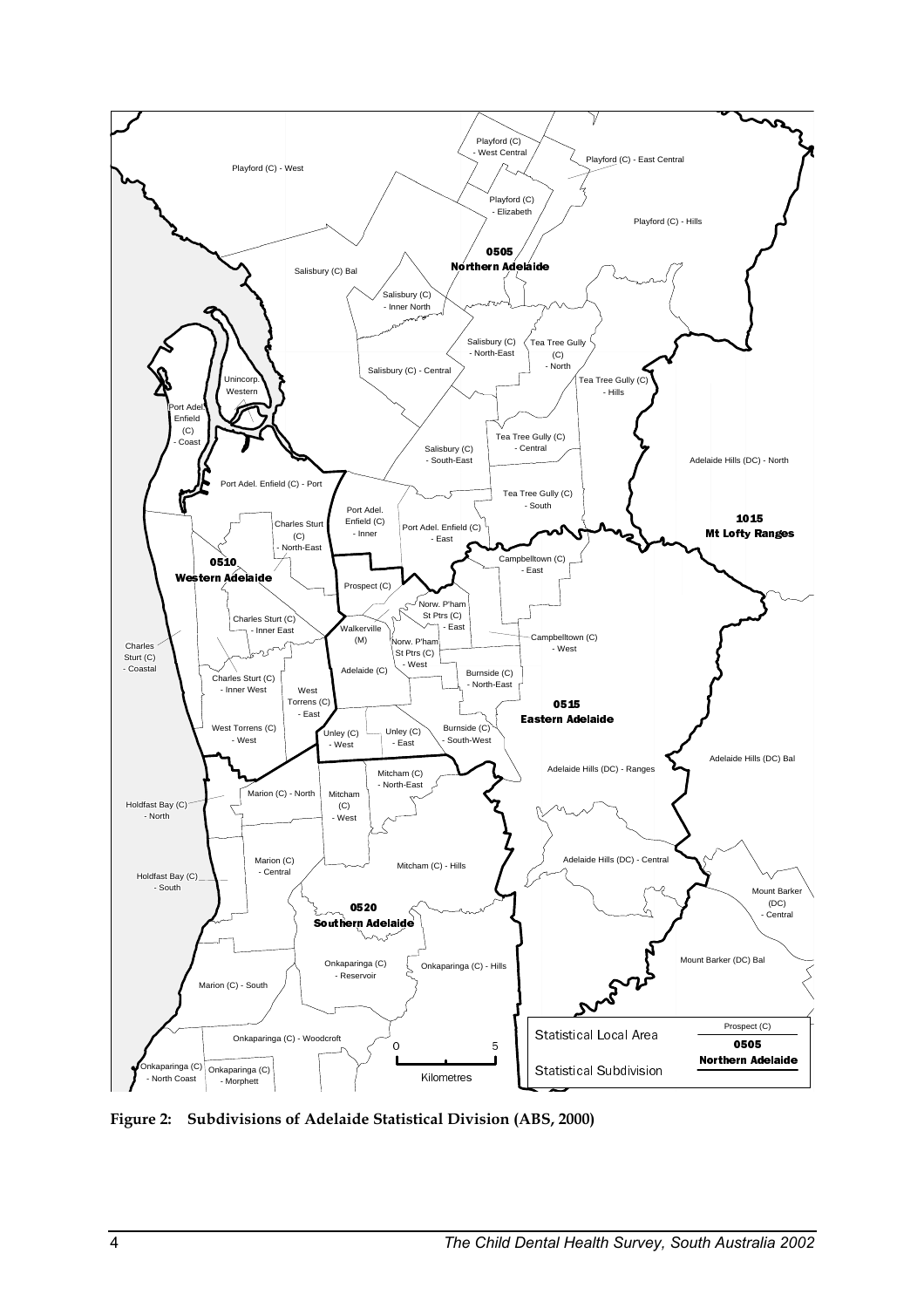

## **Demographic composition of the sample**

Table 1 lists in the left-hand column the unweighted number of children sampled according to their age. The majority of children were aged 4 years or more with the largest numbers of children in the range 5 to 12 years (67.2%).

The age distribution of the sample is related to the main target groups of students served by the School Dental Service in SA. This illustrates that the sample is representative of students in primary school and early secondary school, rather than all students in South Australia up to the age of 18. Consequently, those children who are outside the main school dental service target groups (e.g., less than 5) may differ on key characteristics and are likely to be less representative of their respective age groups in the SA population.

Males and females were represented in approximately equivalent numbers although more males than females were sampled overall. There was little change in the age distribution for male or female children as a result of weighting.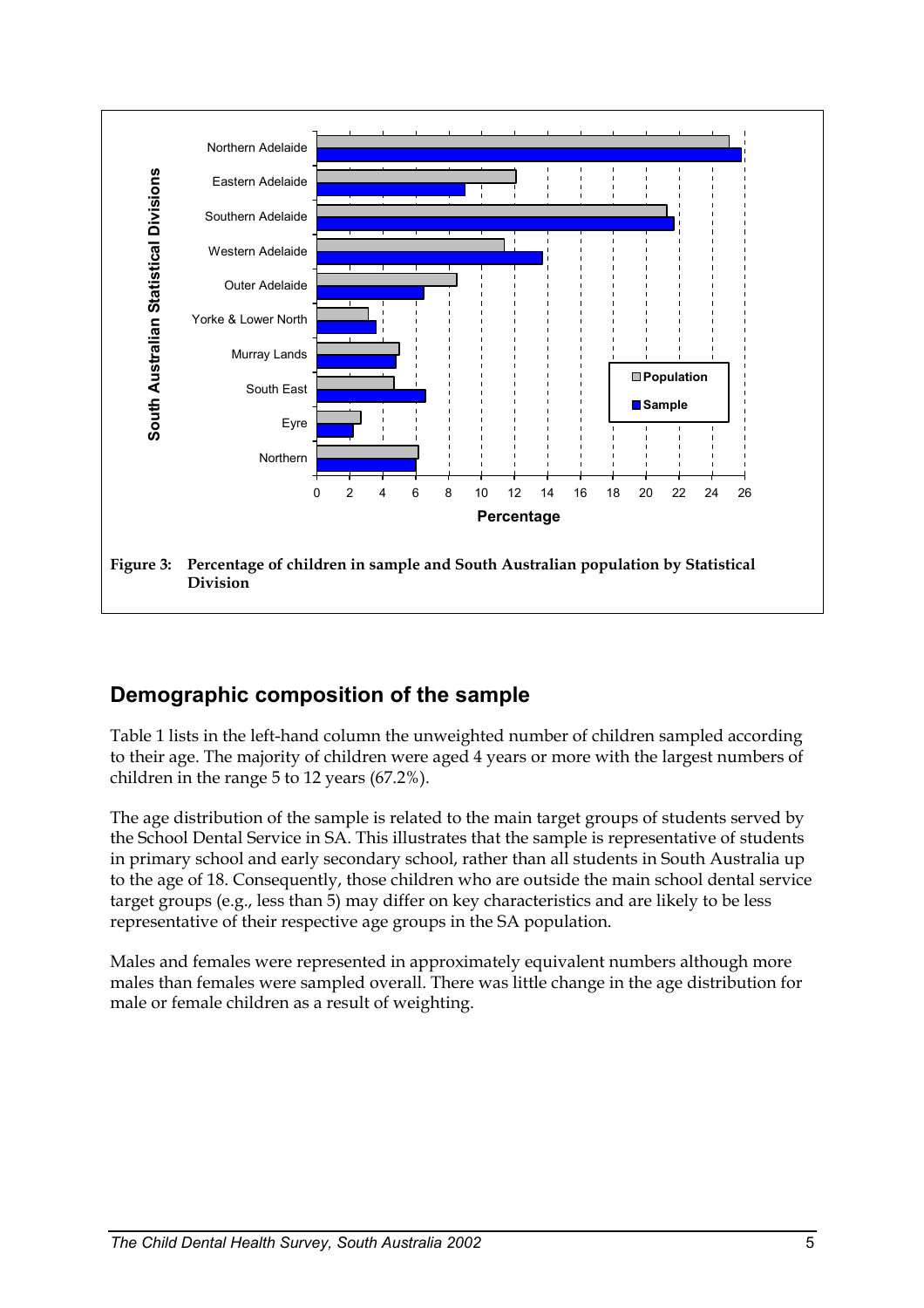|              |              | Children in sample (unweighted) |                  | Children in sample (weighted) |                |                |  |
|--------------|--------------|---------------------------------|------------------|-------------------------------|----------------|----------------|--|
| Age          | <b>Males</b> | <b>Females</b>                  | <b>Persons</b>   | <b>Males</b>                  | <b>Females</b> | <b>Persons</b> |  |
|              | $\mathbf n$  | $\mathbf n$                     | $\boldsymbol{n}$ | n                             | $\mathbf n$    | $\mathbf n$    |  |
| 1            | 51           | 50                              | 101              | 50                            | 57             | 106            |  |
| 2            | 500          | 483                             | 983              | 497                           | 475            | 972            |  |
| 3            | 1,447        | 1,511                           | 2,958            | 1,413                         | 1,485          | 2,898          |  |
| 4            | 2,776        | 2,644                           | 5,420            | 2,712                         | 2,562          | 5,274          |  |
| 5            | 4,025        | 3,863                           | 7,888            | 3,974                         | 3,778          | 7,751          |  |
| 6            | 3,897        | 3,973                           | 7,870            | 3,776                         | 3,846          | 7,622          |  |
| 7            | 4,168        | 3,981                           | 8,149            | 4,075                         | 3,880          | 7,955          |  |
| 8            | 4,144        | 4,048                           | 8,192            | 4,047                         | 3,964          | 8,011          |  |
| 9            | 3,980        | 3,937                           | 7,917            | 3,921                         | 3,910          | 7,831          |  |
| $10$         | 4,001        | 3,802                           | 7,803            | 3,972                         | 3,750          | 7,722          |  |
| 11           | 3,820        | 3,590                           | 7,410            | 3,803                         | 3,610          | 7,413          |  |
| 12           | 3,527        | 3,400                           | 6,927            | 3,595                         | 3,515          | 7,109          |  |
| 13           | 2,746        | 2,466                           | 5,212            | 2,774                         | 2,484          | 5,258          |  |
| 14           | 2,363        | 2,288                           | 4,651            | 2,499                         | 2,338          | 4,837          |  |
| 15           | 2,003        | 1,905                           | 3,908            | 2,156                         | 2,030          | 4,186          |  |
| 16           | 1,656        | 1,691                           | 3,347            | 1,749                         | 1,808          | 3,558          |  |
| 17           | 1,330        | 1,399                           | 2,729            | 1,471                         | 1,477          | 2,948          |  |
| <b>Total</b> | 46,434       | 45,031                          | 91,465           | 46,482                        | 44,969         | 91,452         |  |

**Table 1: Demographic composition of the sample** 

## **Deciduous teeth**

For children between 4 and 12 years of age, the mean number of clinically decayed teeth ranged from a high of 0.97 among children aged 4 to a low of 0.24 teeth among children aged 12 years (see Table 2). Few teeth in any given age group were indicated as missing due to caries although this figure was generally highest for the younger children. The mean number of filled teeth showed a consistent increase to the age of 8 and 9 before declining as a result of the exfoliation of deciduous teeth. The mean number of decayed, missing and filled teeth (dmft), generally increased with age to peak at 1.90 for 8-year-old children before declining to 0.77 for 12-year-olds.

The ratio of untreated decayed teeth to the total count of decayed, missing, and filled teeth serves as an indicator of how well a child's dental treatment needs are being met. This is presented in Table 3 as the mean of individual children's d/dmft index. The percentage of caries experience represented as untreated decay (d/dmft) showed a strong age-associated decline, reducing from 87.4% among the youngest children to 30.8% for children aged 12 years. This pattern of deciduous caries experience indicates that children in the youngest age groups enter the School Dental Service program with a relatively high level of untreated decay.

The percentage of children free of clinically detectable caries experience ( $%$  dmft = 0) also showed a general age-associated reduction from 74.5% of children up to the age of 3 years to 45.8% among 9-year-olds before increasing to 63.8% for 12-year-olds (Table 3).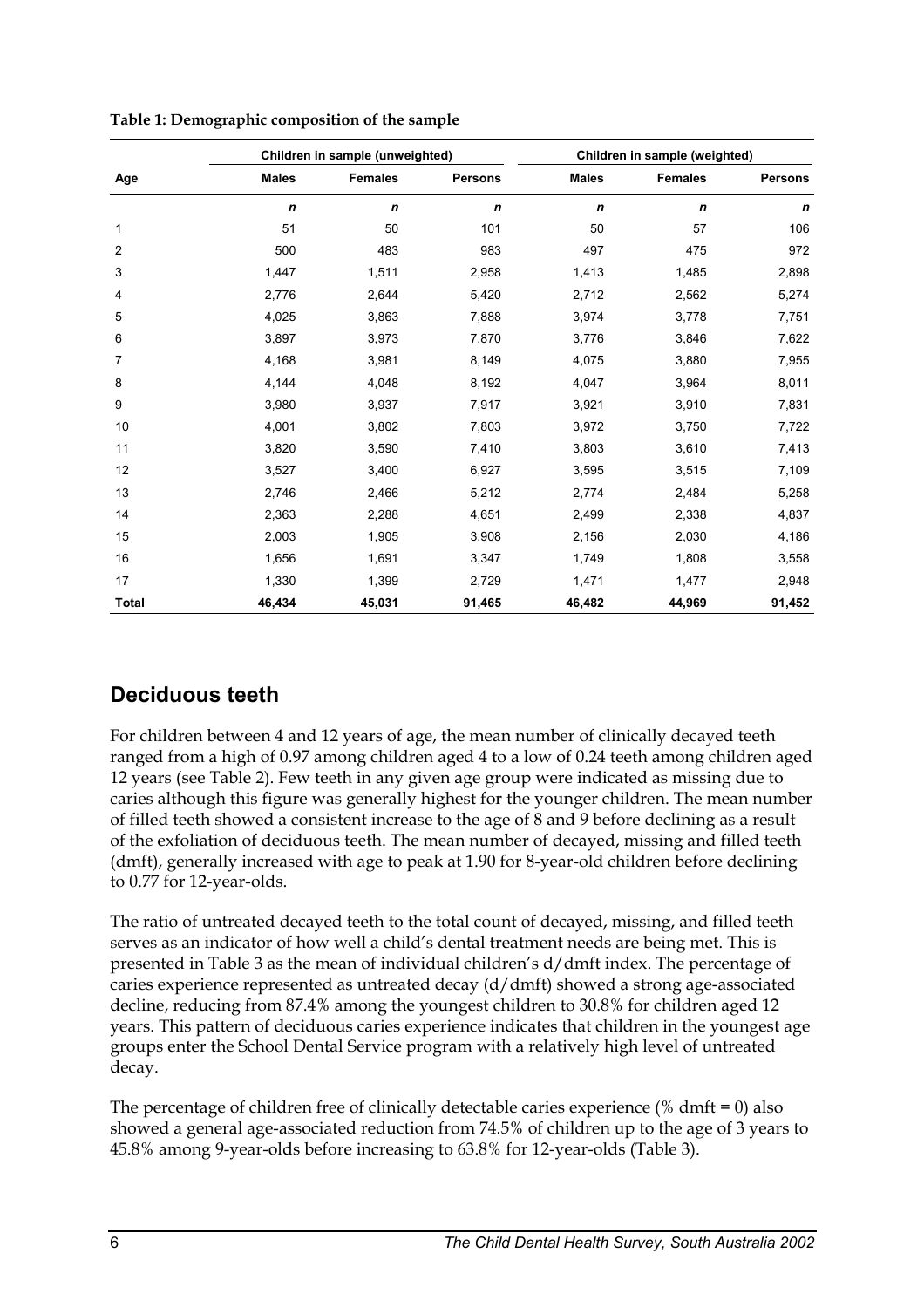| Age            | <b>Children</b> | <b>Teeth</b> | Decayed (d) |      | Missing (m) |      |      | Filled (f) |      | dmft |
|----------------|-----------------|--------------|-------------|------|-------------|------|------|------------|------|------|
|                | $\mathbf n$     | mean         | mean        | SD   | mean        | SD   | mean | <b>SD</b>  | mean | SD   |
| $\leq$ 3       | 3,985           | 19.46        | 0.87        | 2.11 | 0.04        | 0.39 | 0.12 | 0.78       | 1.03 | 2.36 |
| $\overline{4}$ | 5,288           | 19.82        | 0.97        | 2.11 | 0.06        | 0.52 | 0.30 | 1.20       | 1.33 | 2.66 |
| 5              | 7,775           | 19.42        | 0.92        | 1.92 | 0.08        | 0.63 | 0.51 | 1.43       | 1.51 | 2.69 |
| 6              | 7.633           | 17.36        | 0.86        | 1.70 | 0.07        | 0.49 | 0.80 | 1.64       | 1.73 | 2.66 |
| 7              | 7.972           | 14.39        | 0.74        | 1.40 | 0.07        | 0.44 | 1.03 | 1.81       | 1.84 | 2.57 |
| 8              | 8,022           | 12.35        | 0.65        | 1.23 | 0.07        | 0.42 | 1.19 | 1.88       | 1.90 | 2.46 |
| 9              | 7.760           | 10.74        | 0.56        | 1.09 | 0.05        | 0.31 | 1.19 | 1.79       | 1.80 | 2.29 |
| 10             | 7.172           | 8.60         | 0.48        | 1.00 | 0.03        | 0.26 | 0.96 | 1.56       | 1.48 | 2.01 |
| 11             | 5.645           | 6.32         | 0.32        | 0.78 | 0.02        | 0.16 | 0.71 | 1.27       | 1.05 | 1.62 |
| 12             | 3.713           | 4.64         | 0.24        | 0.66 | 0.01        | 0.17 | 0.52 | 1.04       | 0.77 | 1.37 |

**Table 2: Deciduous dentition – tooth level caries experience by age** 

**Table 3: Deciduous dentition – caries experience indices by age** 

| Age            | <b>Teeth present</b> | Mean d/dmft index |      | $dmft = 0$  |      |  |
|----------------|----------------------|-------------------|------|-------------|------|--|
|                | $\mathbf n$          | $\mathbf n$       | $\%$ | $\mathbf n$ | %    |  |
| $\leq$ 3       | 19.46                | 1,016             | 87.4 | 3,985       | 74.5 |  |
| $\overline{4}$ | 19.82                | 1,758             | 77.8 | 5,288       | 66.8 |  |
| 5              | 19.42                | 3,089             | 66.6 | 7,775       | 60.3 |  |
| 6              | 17.36                | 3,545             | 53.4 | 7,633       | 53.6 |  |
| 7              | 14.39                | 3,982             | 44.8 | 7,972       | 50.1 |  |
| 8              | 12.35                | 4,306             | 39.0 | 8,022       | 46.3 |  |
| 9              | 10.74                | 4,208             | 34.7 | 7,760       | 45.8 |  |
| 10             | 8.60                 | 3,650             | 35.3 | 7,172       | 49.1 |  |
| 11             | 6.32                 | 2,431             | 32.6 | 5,645       | 56.9 |  |
| 12             | 4.64                 | 1,345             | 30.8 | 3,713       | 63.8 |  |

The ratio of untreated decayed teeth to the total count of decayed, missing, and filled teeth can also be expressed as the ratio of total decay in the population to total decayed, missing or filled teeth in the population (d/dmft ratio), and this is presented in Figure 4. Unlike the mean d/dmft index, the d/dmft ratio refers to the proportion of teeth with caries in the population. The ratio for 6-year-olds indicated that, among 100 teeth with caries experience among 6-year-olds, 49.7% had untreated decay. The d/dmft ratio showed a similar pattern to that of the mean dmft index, with the percentage d/dmft reducing across increasingly older age groups, declining from 84.5% for the youngest children to 30.5% among 11-yearolds. The percentage of dmft accounted for by filled teeth showed the opposite trend, increasing from 11.7% for children aged up to including 3 years old to 67.6% for 11-year-olds.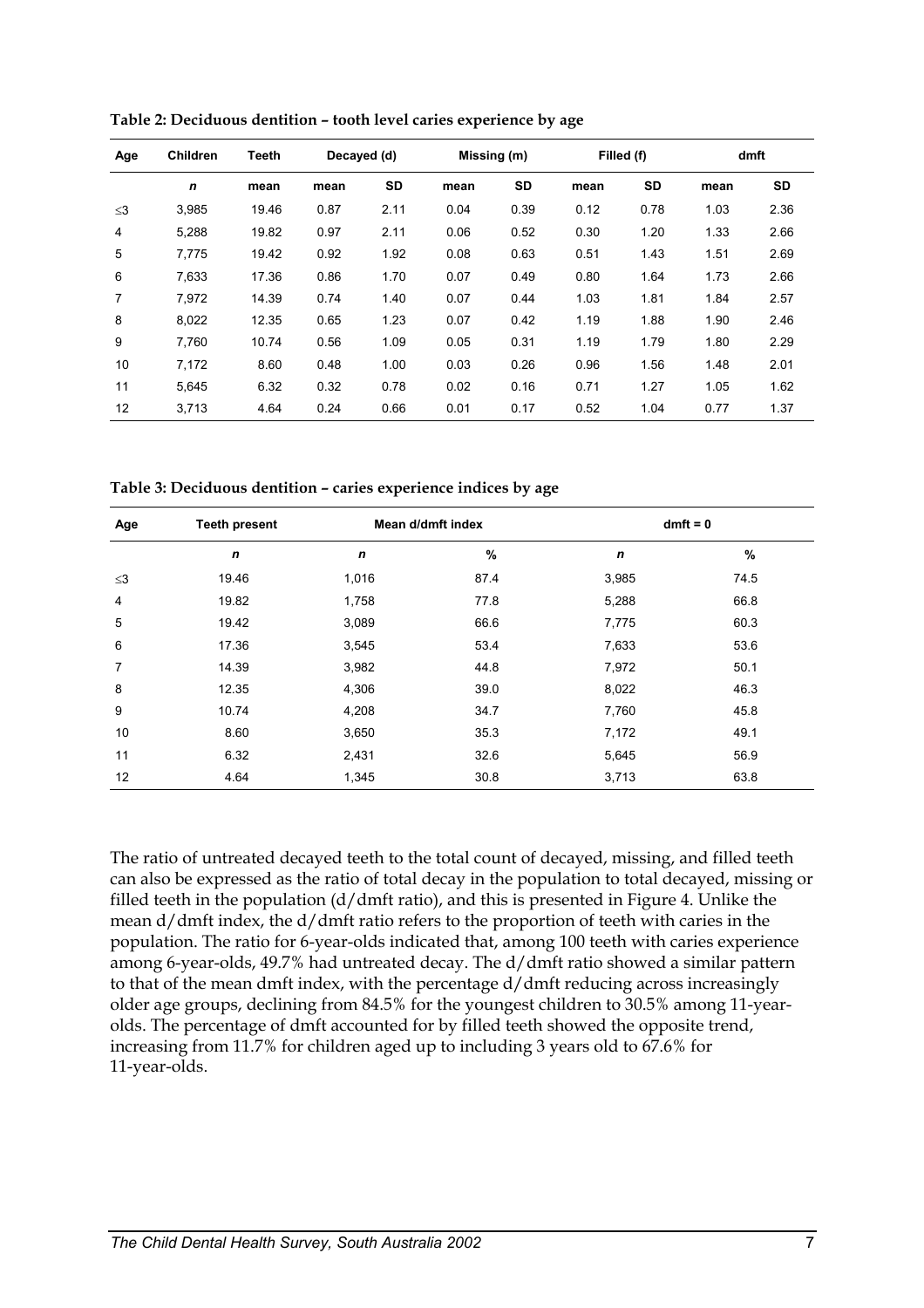The mean number of deciduous tooth surfaces with caries experience (dmfs) was approximately 65–75% higher than mean dmft when looking at the tooth level among the key 5–10-year-old age groups (see Table 4). There were approximately 35–45% more surfaces with clinically detectable decay than there were teeth with clinically detectable decay. General trends are similar to those indicated in analyses at the tooth level. Mean dmfs peaked at 3.32 for 8-year-olds.



| Table 4: Deciduous dentition - surface level caries experience by age |
|-----------------------------------------------------------------------|
|-----------------------------------------------------------------------|

| Age            | <b>Children</b> | Decayed (d) |           | Missing (m) |           | Filled (f) |           | dmfs |           |
|----------------|-----------------|-------------|-----------|-------------|-----------|------------|-----------|------|-----------|
|                | $\mathbf n$     | mean        | <b>SD</b> | mean        | <b>SD</b> | mean       | <b>SD</b> | mean | <b>SD</b> |
| $\leq$ 3       | 3.985           | 1.33        | 3.89      | 0.16        | 1.62      | 0.20       | 1.45      | 1.70 | 4.70      |
| $\overline{4}$ | 5,288           | 1.39        | 3.64      | 0.27        | 2.23      | 0.51       | 2.34      | 2.16 | 5.39      |
| 5              | 7.775           | 1.32        | 3.29      | 0.36        | 2.78      | 0.88       | 2.82      | 2.56 | 5.80      |
| 6              | 7,633           | 1.23        | 2.90      | 0.32        | 2.19      | 1.38       | 3.25      | 2.92 | 5.48      |
| $\overline{7}$ | 7.972           | 1.03        | 2.24      | 0.31        | 2.04      | 1.81       | 3.55      | 3.14 | 5.25      |
| 8              | 8.022           | 0.90        | 1.98      | 0.32        | 2.02      | 2.10       | 3.68      | 3.32 | 5.10      |
| 9              | 7.760           | 0.78        | 1.73      | 0.23        | 1.50      | 2.07       | 3.44      | 3.08 | 4.55      |
| 10             | 7.172           | 0.64        | 1.46      | 0.15        | 1.28      | 1.68       | 3.01      | 2.47 | 3.89      |
| 11             | 5.645           | 0.42        | 1.09      | 0.09        | 0.78      | 1.22       | 2.37      | 1.73 | 2.99      |
| 12             | 3.713           | 0.32        | 0.97      | 0.06        | 0.80      | 0.95       | 2.14      | 1.32 | 2.74      |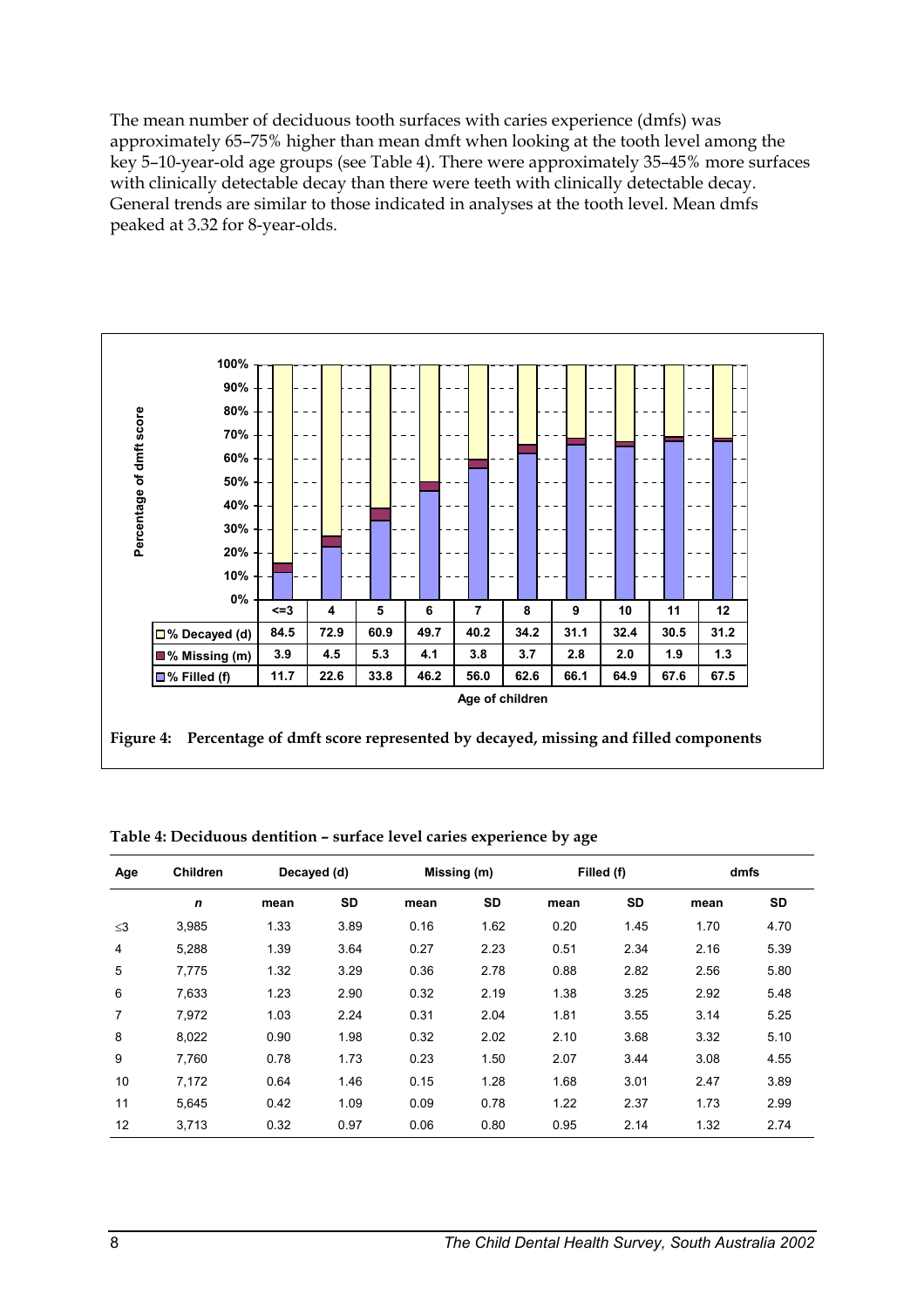#### **Permanent teeth**

The mean number of clinically decayed permanent teeth was consistently smaller than the mean number of decayed deciduous teeth for children aged up to 12 years (see Table 5). For children up to the age of 8 years this can be accounted for by the small number of permanent teeth present. However the mean number of clinically decayed permanent teeth remained low into the teen years (peaking at a mean of 0.54 for 15-year-olds) despite the increasing number of permanent teeth present from the age of 9 onwards. The mean number of teeth missing due to caries was low for all age groups while the mean number of filled teeth increased with increasing age, from 0.00 at age 5 to 1.57 for children aged 17 years. The mean DMFT increased with age from a low of 0.02 for 5-year-olds to a high of 2.16 for the oldest age group. The mean DMFT for 12-year-olds was 0.84.

The mean D/DMFT index declined with age, reducing from 85.5% for 6-year-olds to 26.7% for children aged 17 years (Table 6). Approximately 40% of 12-year-old DMFT was accounted for by clinically detectable decay. The percentage of students with no caries experience in their permanent dentition also declined systematically with increasing age, reducing from 98.4% for 5-year-olds to 38.4% for 17-year-olds. Approximately 62% of 12-year-old children had a  $DMFT = 0$ .

| Age | Children    | Teeth | Decayed (D) |           | Missing (M) |         | Filled (F) |         | <b>DMFT</b> |           |
|-----|-------------|-------|-------------|-----------|-------------|---------|------------|---------|-------------|-----------|
|     | $\mathbf n$ | mean  | mean        | <b>SD</b> | mean        | SD      | mean       | SD      | mean        | <b>SD</b> |
| 5   | 2,290       | 3.52  | 0.02        | 0.17      | 0.00        | $0.02*$ | 0.00       | $0.06*$ | 0.02        | 0.18      |
| 6   | 6,301       | 5.58  | 0.07        | 0.36      | 0.00        | $0.12*$ | 0.01       | 0.17    | 0.09        | 0.42      |
| 7   | 7,854       | 8.74  | 0.14        | 0.50      | 0.00        | $0.10*$ | 0.07       | 0.37    | 0.21        | 0.64      |
| 8   | 8,018       | 11.16 | 0.17        | 0.54      | 0.00        | 0.14    | 0.19       | 0.63    | 0.37        | 0.85      |
| 9   | 7,843       | 13.13 | 0.17        | 0.53      | 0.00        | 0.09    | 0.29       | 0.78    | 0.47        | 0.97      |
| 10  | 7,735       | 16.21 | 0.18        | 0.56      | 0.01        | 0.14    | 0.35       | 0.86    | 0.54        | 1.06      |
| 11  | 7,421       | 20.40 | 0.23        | 0.68      | 0.01        | 0.12    | 0.39       | 0.90    | 0.63        | 1.18      |
| 12  | 7,115       | 24.13 | 0.31        | 0.83      | 0.01        | 0.19    | 0.52       | 1.10    | 0.84        | 1.47      |
| 13  | 5,268       | 26.24 | 0.40        | 0.92      | 0.02        | 0.24    | 0.65       | 1.29    | 1.07        | 1.70      |
| 14  | 4,849       | 27.14 | 0.47        | 1.10      | 0.03        | 0.27    | 0.92       | 1.56    | 1.42        | 2.02      |
| 15  | 4,191       | 27.36 | 0.54        | 1.24      | 0.04        | 0.32    | 1.12       | 1.79    | 1.70        | 2.35      |
| 16  | 3,564       | 27.53 | 0.50        | 1.21      | 0.06        | 0.43    | 1.34       | 2.13    | 1.90        | 2.60      |
| 17  | 2,953       | 27.74 | 0.53        | 1.29      | 0.06        | 0.42    | 1.57       | 2.29    | 2.16        | 2.79      |

**Table 5: Permanent dentition – tooth level caries experience by age** 

\* relative standard error ≥ 40%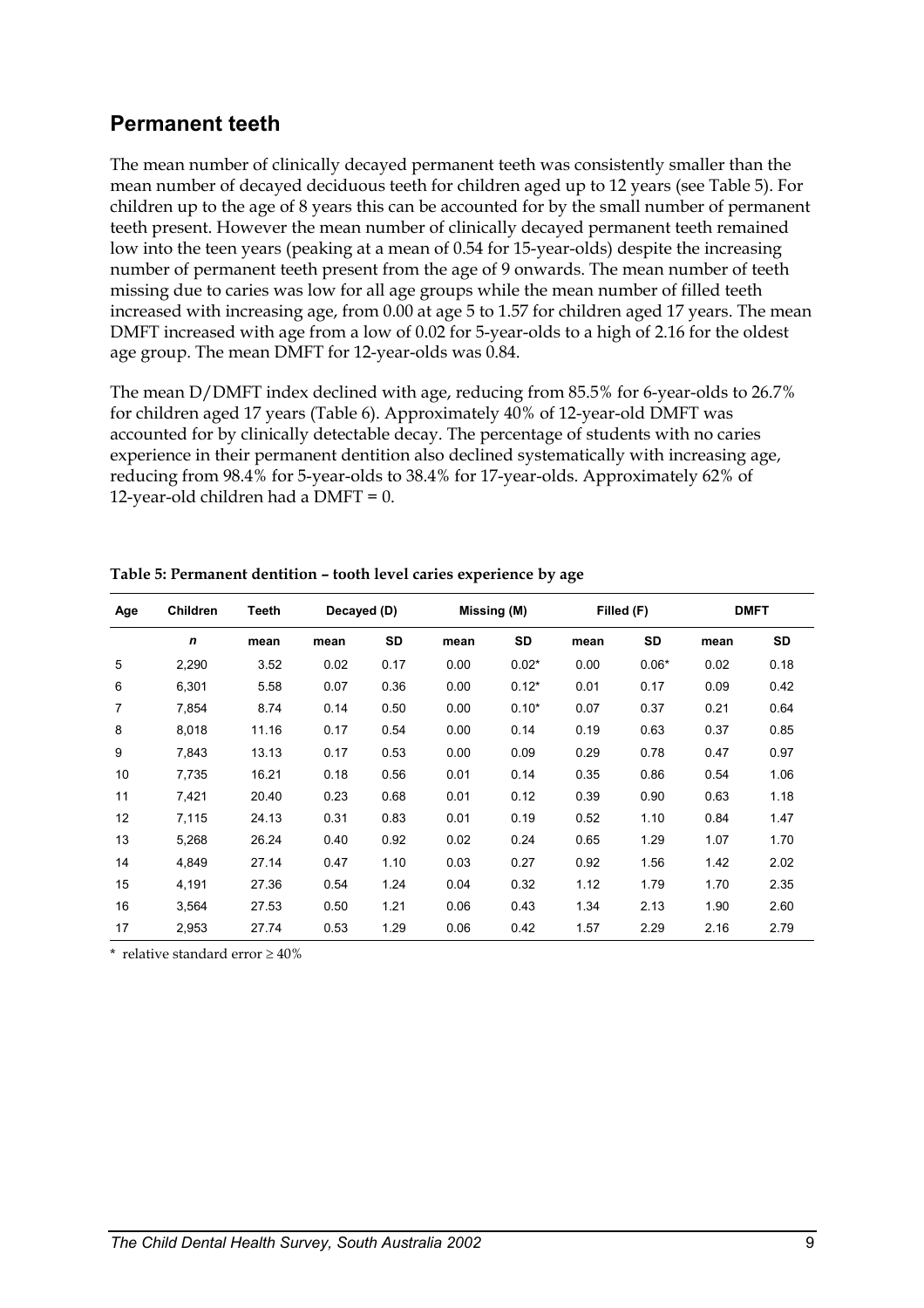| Age | <b>Teeth present</b> |             | <b>Mean D/DMFT Index</b> | $DMFT = 0$       |      |  |  |
|-----|----------------------|-------------|--------------------------|------------------|------|--|--|
|     | $\mathbf n$          | $\mathbf n$ | $\%$                     | $\boldsymbol{n}$ | $\%$ |  |  |
| 5   | 3.52                 | 37          | 81.8                     | 2,290            | 98.4 |  |  |
| 6   | 5.58                 | 370         | 85.5                     | 6,301            | 94.1 |  |  |
| 7   | 8.74                 | 1,003       | 72.5                     | 7,854            | 87.2 |  |  |
| 8   | 11.16                | 1,643       | 52.8                     | 8,018            | 79.5 |  |  |
| 9   | 13.13                | 1,940       | 41.5                     | 7,843            | 75.3 |  |  |
| 10  | 16.21                | 2,156       | 36.6                     | 7,735            | 72.1 |  |  |
| 11  | 20.40                | 2,292       | 39.1                     | 7,421            | 69.1 |  |  |
| 12  | 24.13                | 2,693       | 38.9                     | 7,115            | 62.1 |  |  |
| 13  | 26.24                | 2,291       | 39.6                     | 5,268            | 56.5 |  |  |
| 14  | 27.14                | 2,546       | 34.0                     | 4,849            | 47.5 |  |  |
| 15  | 27.36                | 2,301       | 32.3                     | 4,191            | 45.1 |  |  |
| 16  | 27.53                | 2,082       | 27.3                     | 3,564            | 41.6 |  |  |
| 17  | 27.74                | 1,821       | 26.7                     | 2,953            | 38.4 |  |  |

**Table 6: Permanent dentition – caries experience indices by age** 

The D/DMFT ratio, which refers to the proportion of teeth with caries experience having untreated decay, showed a similar trend to the mean D/DMFT index, declining from 100.0% for 5-year-olds to 24.5% for children aged 17 years (Figure 5). Both the D/DMFT and F/DMFT ratios stayed relatively constant between the ages of 9 and 15.

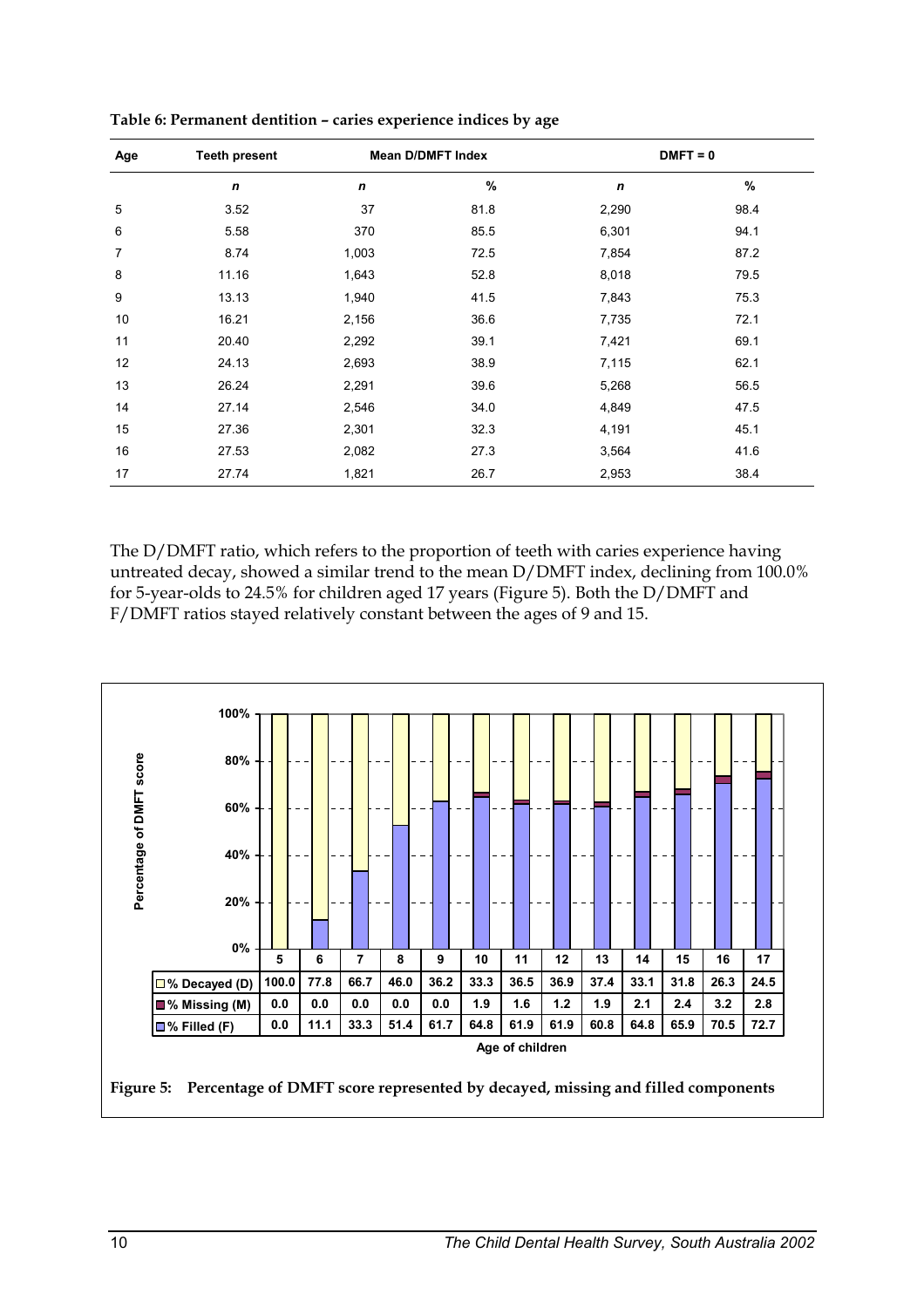The mean number of permanent tooth surfaces with caries experience (DMFS) was approximately 25–35% greater than mean DMFT (see Table 7). There were approximately 10– 20% more clinically decayed surfaces than there were clinically detectable decayed teeth. The mean DMFS for 12-year-old children was 1.10.

| Age | Children    | Decayed (D) |           |         | Missing (M) |      | Filled (F) |      | <b>DMFS</b> |
|-----|-------------|-------------|-----------|---------|-------------|------|------------|------|-------------|
|     | $\mathbf n$ | mean        | <b>SD</b> | mean    | <b>SD</b>   | mean | <b>SD</b>  | mean | <b>SD</b>   |
| 5   | 2,290       | 0.02        | 0.18      | 0.00    | 0.10        | 0.00 | 0.08       | 0.03 | 0.22        |
| 6   | 6,301       | 0.08        | 0.46      | $0.01*$ | 0.57        | 0.02 | 0.26       | 0.12 | 0.78        |
| 7   | 7,854       | 0.16        | 0.59      | $0.01*$ | 0.48        | 0.09 | 0.57       | 0.26 | 0.98        |
| 8   | 8,018       | 0.21        | 0.71      | 0.02    | 0.64        | 0.25 | 0.90       | 0.47 | 1.34        |
| 9   | 7,843       | 0.20        | 0.64      | 0.02    | 0.42        | 0.38 | 1.09       | 0.60 | 1.40        |
| 10  | 7,735       | 0.20        | 0.70      | 0.04    | 0.71        | 0.45 | 1.18       | 0.69 | 1.60        |
| 11  | 7,421       | 0.26        | 0.85      | 0.04    | 0.61        | 0.50 | 1.20       | 0.80 | 1.69        |
| 12  | 7,115       | 0.35        | 1.06      | 0.07    | 0.93        | 0.68 | 1.50       | 1.10 | 2.25        |
| 13  | 5,268       | 0.45        | 1.14      | 0.10    | 1.18        | 0.84 | 1.78       | 1.39 | 2.58        |
| 14  | 4,849       | 0.55        | 1.48      | 0.15    | 1.36        | 1.21 | 2.17       | 1.91 | 3.17        |
| 15  | 4,191       | 0.64        | 1.64      | 0.19    | 1.62        | 1.50 | 2.57       | 2.33 | 3.79        |
| 16  | 3,564       | 0.58        | 1.61      | 0.27    | 2.11        | 1.79 | 3.12       | 2.64 | 4.33        |
| 17  | 2,953       | 0.63        | 1.75      | 0.28    | 2.07        | 2.10 | 3.31       | 3.01 | 4.75        |

**Table 7: Permanent dentition – surface level caries experience by age** 

\* relative standard error  $\geq 40\%$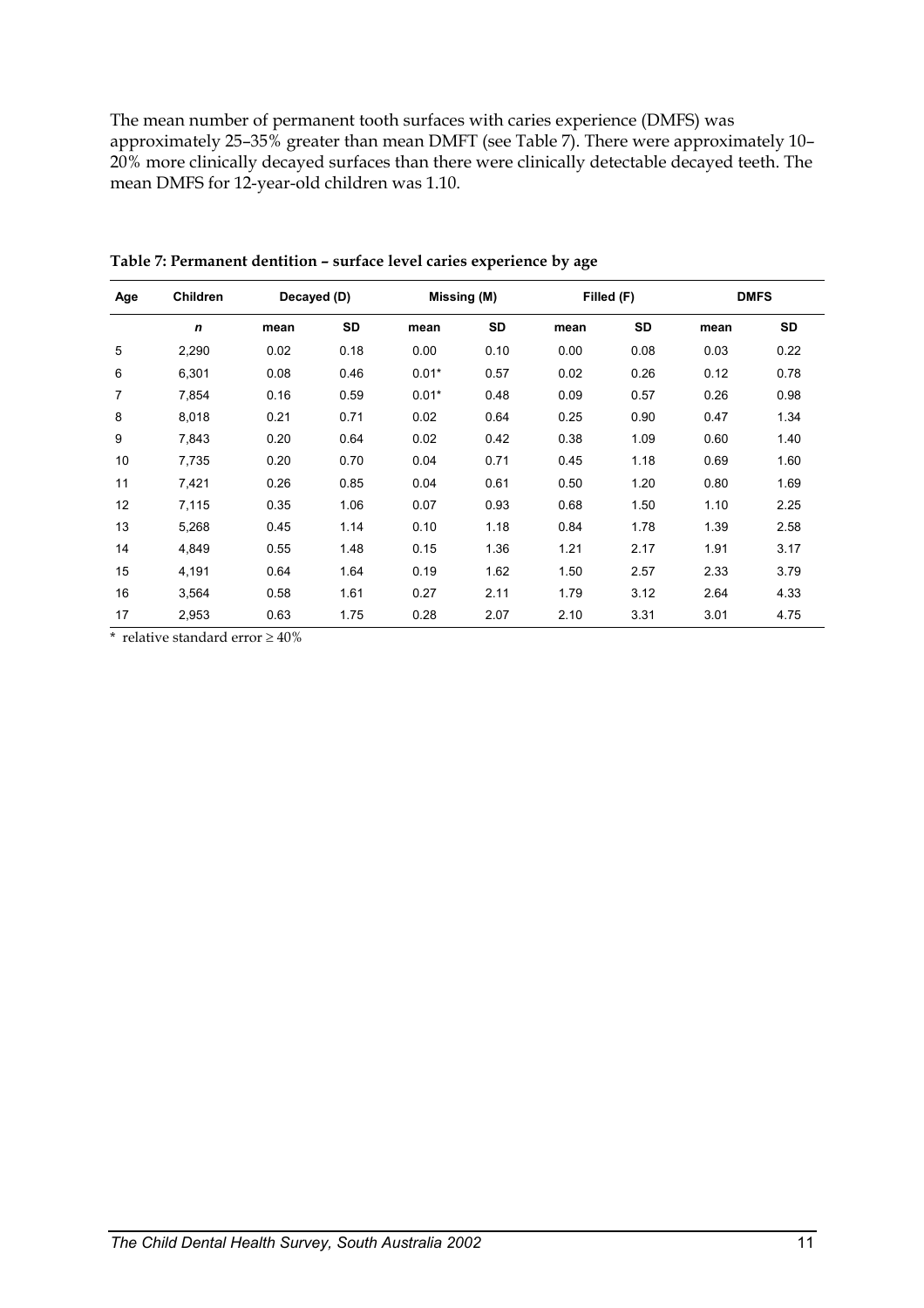## **All teeth**

The percentage of children with at least one instance of untreated clinically observable decay in the combined deciduous and permanent dentition ranged from 23.2% of children up to age 3 to 38.4% of children aged 8 years (Table 8). Relatively few children had in excess of 4 clinically detectable decayed teeth with the highest percentages being in the youngest age groups.

Participants across all ages had few deciduous or permanent teeth missing due to caries  $(m+M = 0)$ . The percentage of children with no fillings shows a bimodal distribution, the lowest points being for children aged 9 years and those aged 17 years. The decrease in the percentage  $f + F = 0$  to the age of 9 is most likely a result of the exfoliation of filled deciduous teeth and the time lag before the filling of permanent teeth. The percentage of children with neither deciduous or permanent caries experience (dmft+DMFT = 0) also declined in the middle age ranges (being 39.0% at age 9), increased to 52.3% for 12-year-olds and declined again for the older children.

|                |             |      |              |                | $d+D =$ |     |      |         |               | dmft+      |
|----------------|-------------|------|--------------|----------------|---------|-----|------|---------|---------------|------------|
| Age            | Children    | 0    | $\mathbf{1}$ | $\overline{2}$ | 3       | 4   | $5+$ | $m+M=0$ | $f + F = 0$   | $DMFT = 0$ |
|                | $\mathbf n$ | $\%$ | %            | $\%$           | %       | %   | $\%$ | $\%$    | $\frac{9}{6}$ | $\%$       |
| $\leq$ 3       | 3,992       | 76.8 | 5.4          | 4.7            | 3.2     | 3.3 | 6.6  | 98.7    | 96.2          | 74.4       |
| $\overline{4}$ | 5,294       | 71.1 | 8.5          | 6.3            | 3.7     | 3.4 | 7.0  | 97.9    | 90.2          | 66.7       |
| 5              | 7,779       | 68.2 | 10.9         | 7.5            | 4.5     | 2.9 | 5.9  | 97.4    | 82.2          | 60.2       |
| 6              | 7,635       | 64.6 | 13.5         | 9.0            | 4.8     | 3.1 | 5.0  | 96.6    | 71.2          | 52.1       |
| 7              | 7,975       | 61.9 | 15.5         | 10.4           | 5.4     | 3.1 | 3.6  | 96.4    | 63.4          | 46.3       |
| 8              | 8,032       | 61.6 | 17.4         | 10.5           | 4.7     | 2.8 | 3.1  | 95.7    | 56.1          | 40.8       |
| 9              | 7,850       | 64.3 | 17.3         | 9.2            | 4.6     | 2.1 | 2.5  | 96.6    | 51.3          | 39.0       |
| 10             | 7,738       | 67.6 | 16.6         | 8.5            | 3.7     | 1.9 | 1.8  | 97.6    | 54.3          | 41.6       |
| 11             | 7,426       | 73.2 | 15.4         | 6.2            | 2.7     | 1.5 | 1.0  | 98.4    | 61.0          | 48.9       |
| 12             | 7,121       | 75.1 | 14.6         | 6.0            | 2.5     | 0.8 | 1.0  | 98.7    | 64.5          | 52.3       |
| 13             | 5,268       | 74.4 | 14.2         | 6.7            | 2.7     | 1.2 | 0.8  | 98.6    | 65.7          | 52.0       |
| 14             | 4,850       | 73.7 | 14.9         | 6.1            | 2.5     | 1.3 | 1.5  | 98.2    | 57.6          | 45.8       |
| 15             | 4,193       | 72.4 | 14.8         | 7.0            | 2.2     | 1.5 | 2.0  | 98.0    | 55.7          | 44.5       |
| 16             | 3,564       | 74.9 | 13.4         | 6.5            | 2.4     | 1.2 | 1.7  | 97.9    | 51.4          | 41.2       |
| 17             | 2,953       | 73.3 | 15.3         | 5.6            | 2.4     | 1.5 | 1.9  | 97.4    | 47.9          | 37.9       |

#### **Table 8: All teeth – caries experience by age**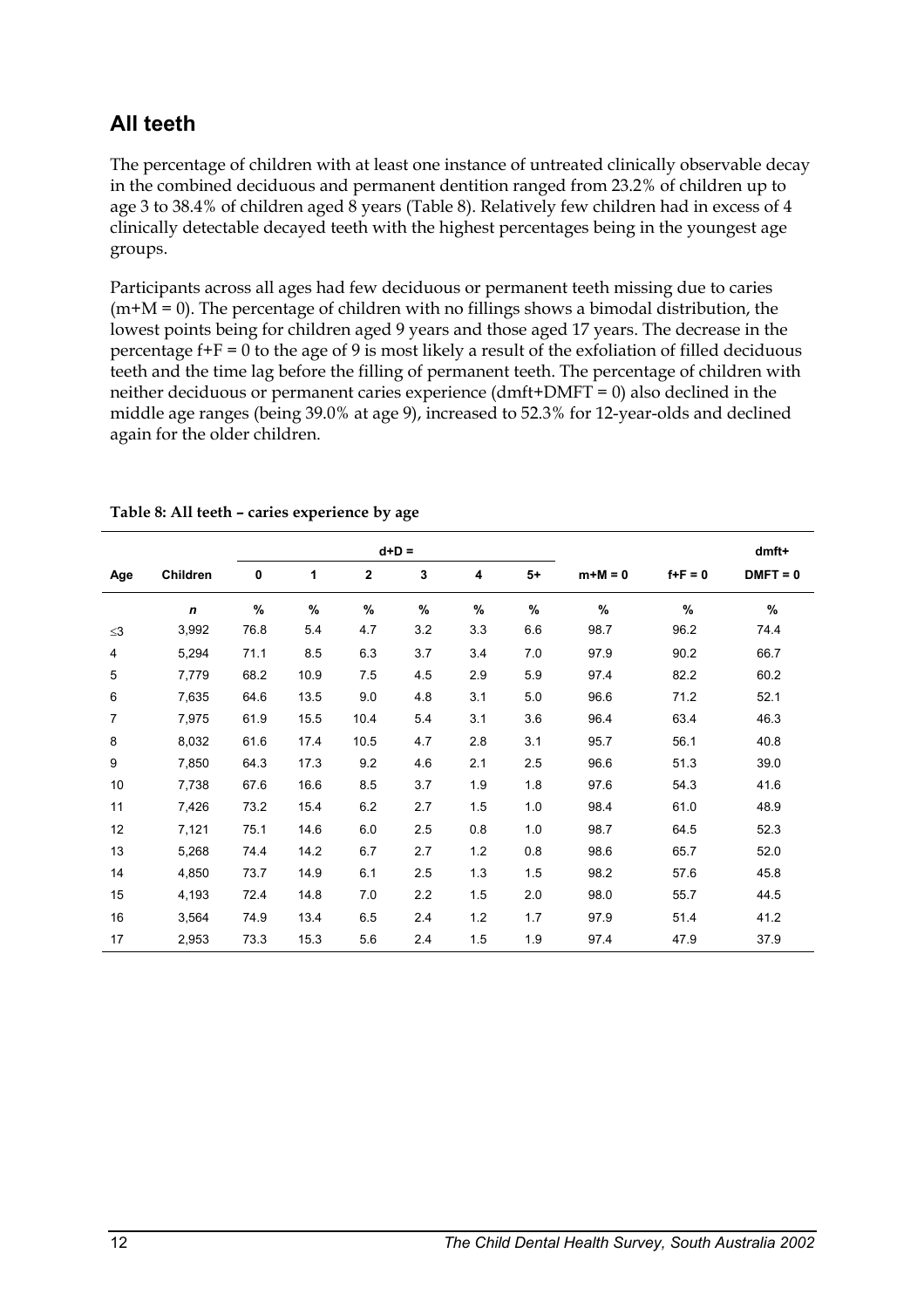## **Fissure sealants**

As can be seen in Table 9, the mean number of fissure sealants increased in a relatively consistent fashion with the increasing age of the children. There was a mean of 0.97 sealants per child among 12-year-olds however by age 16 children had more than 2 sealants each on average. For all age groups the prevalence of fissure sealants among those without permanent caries experience (DMFT = 0) was considerably less than among those with some permanent caries experience ( $\text{DMFT} = 1+$ ). This suggests that fissure sealants were being used preferentially in students with past caries experience.

| Age | <b>Children</b>  | No. of sealants |           | Children with<br>$DMFT = 0$ |      |             | Children with<br>$DMFT = 1+$ |
|-----|------------------|-----------------|-----------|-----------------------------|------|-------------|------------------------------|
|     | $\boldsymbol{n}$ | mean            | <b>SD</b> | $\mathbf n$                 | %    | $\mathbf n$ | %                            |
| 6   | 7,635            | 0.02            | 0.25      | 7,264                       | 0.7  | 372         | 6.9                          |
| 7   | 7,975            | 0.11            | 0.55      | 6,973                       | 3.9  | 1,003       | 14.3                         |
| 8   | 8,032            | 0.30            | 0.88      | 6,389                       | 9.6  | 1,643       | 25.2                         |
| 9   | 7,850            | 0.47            | 1.08      | 5,911                       | 15.9 | 1,940       | 31.5                         |
| 10  | 7,738            | 0.65            | 1.23      | 5,582                       | 21.3 | 2,156       | 40.7                         |
| 11  | 7,426            | 0.77            | 1.33      | 5,134                       | 26.1 | 2,292       | 42.5                         |
| 12  | 7,121            | 0.97            | 1.49      | 4,427                       | 30.5 | 2,693       | 49.7                         |
| 13  | 5,268            | 1.19            | 1.68      | 2,977                       | 35.1 | 2,291       | 54.2                         |
| 14  | 4,850            | 1.41            | 1.91      | 2,304                       | 38.8 | 2,546       | 57.8                         |
| 15  | 4,193            | 1.66            | 2.13      | 1,892                       | 40.7 | 2,301       | 61.3                         |
| 16  | 3,564            | 2.02            | 2.33      | 1,482                       | 45.5 | 2,082       | 66.5                         |
| 17  | 2,953            | 2.13            | 2.44      | 1,133                       | 48.8 | 1,821       | 64.8                         |

#### **Table 9: Fissure sealants by age**

## **School Dental Service examinations**

Due to the adoption of the EXACT computer management information system, information on previous dental visits was not available for most children in the South Australian SDS for 2002. Information on last examination was only obtained for between 7% and 26% of any given age group (Table 10).

Table 11 refers to the period of time since the previous School Dental Service examination among the 7–26% of children with a recorded date of last examination. There was an agerelated pattern with younger children more likely than older children to have received a previous examination within the last 12 months. This is reflected in the mean time since last visit that increased relatively consistently with age, from 10.7 months for the youngest group to over 20 months for children aged 15 years or older.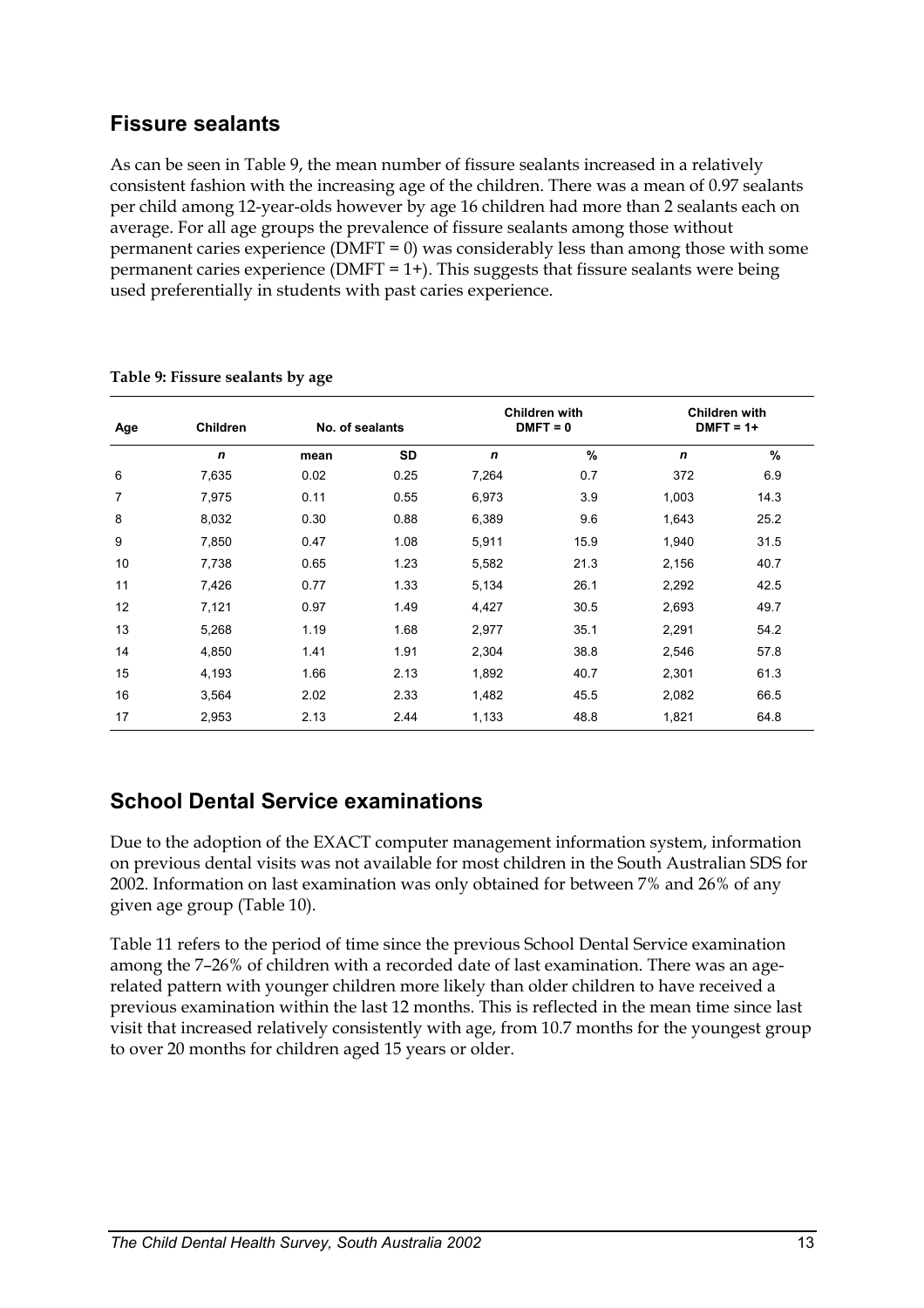|             |                  | Previous examination in School Dental Service |                |  |  |  |
|-------------|------------------|-----------------------------------------------|----------------|--|--|--|
| Age (years) | Children         | Yes                                           | <b>Unknown</b> |  |  |  |
|             | $\boldsymbol{n}$ | $\%$                                          | $\%$           |  |  |  |
| $\leq$ 3    | 4,104            | 7.1                                           | 92.9           |  |  |  |
| 4           | 5,500            | 11.7                                          | 88.3           |  |  |  |
| 5           | 8,076            | 16.1                                          | 83.9           |  |  |  |
| 6           | 8,036            | 24.3                                          | 75.7           |  |  |  |
| 7           | 8,347            | 26.2                                          | 73.8           |  |  |  |
| 8           | 8,358            | 26.4                                          | 73.6           |  |  |  |
| 9           | 8,098            | 26.3                                          | 73.7           |  |  |  |
| 10          | 7,922            | 25.6                                          | 74.4           |  |  |  |
| 11          | 7,527            | 24.7                                          | 75.3           |  |  |  |
| 12          | 7,024            | 26.0                                          | 74.0           |  |  |  |
| 13          | 5,292            | 26.1                                          | 73.9           |  |  |  |
| 14          | 4,730            | 24.3                                          | 75.7           |  |  |  |
| 15          | 3,970            | 22.7                                          | 77.3           |  |  |  |
| 16          | 3,405            | 21.6                                          | 78.4           |  |  |  |
| 17          | 2,804            | 24.1                                          | 75.9           |  |  |  |

#### **Table 10: School Dental Service examinations by age**

**Table 11: Time since last School Dental Service examination by age** 

| Age       | <b>Children</b> | $0 - 6$<br>months | $7 - 12$<br>months | $13 - 18$<br>months | $19 - 24$<br>months | $25 +$<br>months |      | <b>Months since last</b><br>examination |
|-----------|-----------------|-------------------|--------------------|---------------------|---------------------|------------------|------|-----------------------------------------|
|           | $\mathbf n$     | $\frac{0}{0}$     | $\frac{9}{6}$      | $\frac{9}{6}$       | $\frac{9}{6}$       | $\%$             | mean | <b>SD</b>                               |
| $\leq$ =3 | 306             | 23.0              | 38.1               | 35.9                | 2.7                 | 0.3              | 10.7 | 6.3                                     |
| 4         | 671             | 15.3              | 32.0               | 43.1                | 9.0                 | 0.6              | 12.2 | 5.5                                     |
| 5         | 1,353           | 13.8              | 29.8               | 48.0                | 7.5                 | 0.8              | 12.6 | 5.6                                     |
| 6         | 2,025           | 14.1              | 31.3               | 46.6                | 6.5                 | 1.5              | 12.6 | 6.2                                     |
| 7         | 2,278           | 16.1              | 29.7               | 43.7                | 7.7                 | 2.8              | 12.9 | 7.8                                     |
| 8         | 2,298           | 15.9              | 29.4               | 45.2                | 6.1                 | 3.4              | 13.3 | 9.3                                     |
| 9         | 2,220           | 17.2              | 28.4               | 44.5                | 6.4                 | 3.6              | 13.7 | 11.2                                    |
| 10        | 2,120           | 16.9              | 26.4               | 45.7                | 7.8                 | 3.2              | 13.8 | 11.3                                    |
| 11        | 1,951           | 17.2              | 25.2               | 45.8                | 8.2                 | 3.6              | 14.4 | 13.7                                    |
| 12        | 1,909           | 17.3              | 24.5               | 43.9                | 9.5                 | 4.7              | 16.1 | 19.1                                    |
| 13        | 1,442           | 15.2              | 24.1               | 47.8                | 9.7                 | 3.2              | 15.3 | 16.9                                    |
| 14        | 1,200           | 14.3              | 25.0               | 44.4                | 11.4                | 4.9              | 17.5 | 22.4                                    |
| 15        | 938             | 12.2              | 21.1               | 45.9                | 14.7                | 6.2              | 20.3 | 27.9                                    |
| 16        | 766             | 12.6              | 21.4               | 45.8                | 14.4                | 5.8              | 20.2 | 28.8                                    |
| 17        | 705             | 11.5              | 22.3               | 45.8                | 14.9                | 5.4              | 20.2 | 30.1                                    |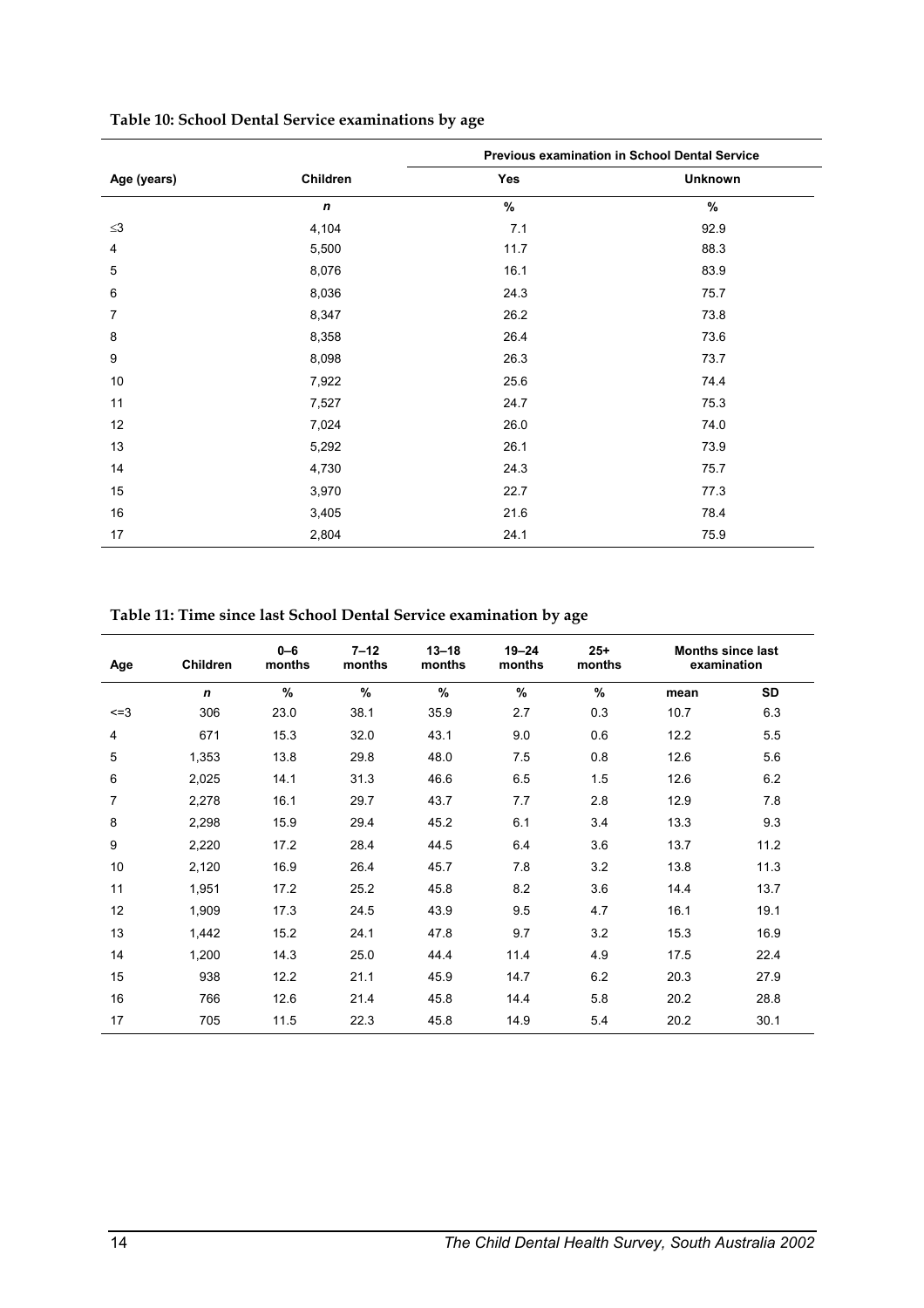## **Caries experience by geographical location**

Tables 12 and 13 present caries experience data for each of the Statistical Divisions and Subdivisions used in this report. Considerable variation can be seen in caries experience for both selected age groups across geographical areas.

Among 5- and 6-year-old children, mean number of decayed teeth in the deciduous dentition ranged from 0.59 in Eastern Adelaide to 2.00 in Eyre (Table 12). The mean number of filled teeth was lowest in Eastern Adelaide (0.43) and highest in Murray Lands (1.17). Mean dmft was lowest in Eastern Adelaide (1.04) and highest in the Murray Lands region (2.74). The percentage of children with dmft = 0 was highest in Eastern Adelaide (66.3%) and lowest in the Murray Lands (39.5%) and Eyre (40.2%) regions.

|                     | <b>Children</b> | Decayed (d) |           |      | Missing (m) |      | Filled (f) |      | dmft      | $dmft = 0$ |
|---------------------|-----------------|-------------|-----------|------|-------------|------|------------|------|-----------|------------|
|                     | $\mathbf n$     | mean        | <b>SD</b> | mean | <b>SD</b>   | mean | SD         | mean | <b>SD</b> | $\%$       |
| Adelaide (Northern) | 4,124           | 0.89        | 1.83      | 0.12 | 0.72        | 0.63 | 1.49       | 1.65 | 2.75      | 56.1       |
| Adelaide (Eastern)  | 1,389           | 0.59        | 1.38      | 0.03 | 0.31        | 0.43 | 1.27       | 1.04 | 2.08      | 66.3       |
| Adelaide (Southern) | 3,333           | 0.68        | 1.49      | 0.04 | 0.37        | 0.56 | 1.41       | 1.28 | 2.30      | 62.5       |
| Adelaide (Western)  | 2,050           | 0.88        | 1.89      | 0.10 | 0.75        | 0.66 | 1.60       | 1.65 | 2.84      | 59.7       |
| Outer Adelaide      | 927             | 0.87        | 1.74      | 0.06 | 0.45        | 0.66 | 1.56       | 1.60 | 2.56      | 55.4       |
| Yorke & Lower North | 492             | 1.09        | 1.87      | 0.14 | 0.77        | 1.00 | 2.00       | 2.24 | 3.11      | 48.4       |
| Murray Lands        | 757             | 1.44        | 2.37      | 0.13 | 0.95        | 1.17 | 2.06       | 2.74 | 3.31      | 39.5       |
| South East          | 996             | 0.98        | 1.78      | 0.04 | 0.43        | 0.91 | 1.79       | 1.94 | 2.82      | 50.9       |
| Eyre                | 384             | 2.00        | 2.92      | 0.01 | 0.17        | 0.53 | 1.16       | 2.55 | 3.29      | 40.2       |
| Northern            | 957             | 1.05        | 1.85      | 0.08 | 0.51        | 0.76 | 1.67       | 1.89 | 2.80      | 51.5       |

**Table 12: Deciduous caries experience for 5–6-year-old children by region** 

Among 12-year-old children the York and Lower North, Murray Lands and Northern regions had the highest mean number of decayed teeth in the permanent dentition (0.46, 0.44 and 0.43 respectively) while the Southern Adelaide (mean = 0.23) and Northern Adelaide (mean = 0.27) regions had the lowest (Table 13). The highest mean number of filled permanent teeth was observed for Outer Adelaide (0.68) and the lowest score in the Southern Adelaide (0.37) and Western Adelaide (0.40) regions. Outer Adelaide had the highest mean DMFT score (1.08) while Murray Lands had the lowest percentages of children with DMFT =  $0$  (54.9%). The lowest mean DMFT score among 12-year-olds was in the Southern Adelaide region (mean = 0.61) which also had the highest percentage of children with DMFT =  $0(68.9\%)$ .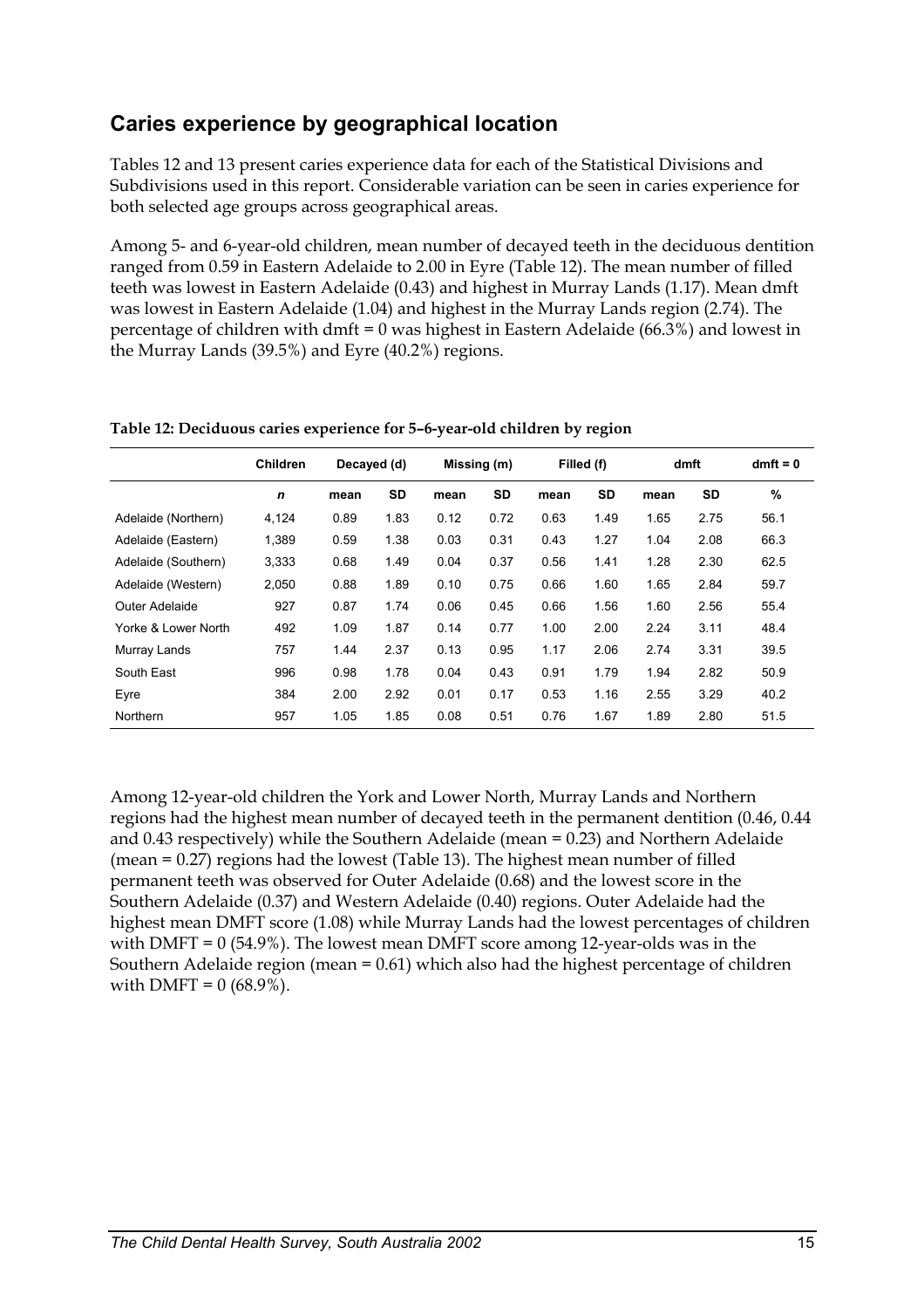|                     | <b>Children</b>  | Decayed (D) |           | Missing (M) |           | Filled (F) |           | <b>DMFT</b> |           | $DMFT = 0$ |
|---------------------|------------------|-------------|-----------|-------------|-----------|------------|-----------|-------------|-----------|------------|
|                     | $\boldsymbol{n}$ | mean        | <b>SD</b> | mean        | <b>SD</b> | mean       | <b>SD</b> | mean        | <b>SD</b> | %          |
| Adelaide (Northern) | 1,834            | 0.27        | 0.67      | 0.02        | 0.24      | 0.64       | 1.30      | 0.92        | 1.54      | 60.7       |
| Adelaide (Eastern)  | 677              | 0.33        | 0.90      | 0.02        | 0.24      | 0.49       | 1.01      | 0.84        | 1.41      | 60.6       |
| Adelaide (Southern) | 1,569            | 0.23        | 0.67      | 0.01        | 0.13      | 0.37       | 0.85      | 0.61        | 1.18      | 68.9       |
| Adelaide (Western)  | 939              | 0.30        | 0.89      | 0.02        | 0.23      | 0.40       | 0.86      | 0.72        | 1.36      | 65.6       |
| Outer Adelaide      | 467              | 0.39        | 0.94      | 0.01        | 0.20      | 0.68       | 1.34      | 1.08        | 1.75      | 56.1       |
| Yorke & Lower North | 262              | 0.46        | 0.97      | 0.00        | 0.06      | 0.46       | 1.02      | 0.92        | 1.52      | 62.0       |
| Murray Lands        | 341              | 0.44        | 1.04      | 0.01        | 0.12      | 0.59       | 1.14      | 1.04        | 1.57      | 54.9       |
| South East          | 448              | 0.34        | 0.89      | 0.00        | 0.09      | 0.62       | 1.21      | 0.97        | 1.58      | 58.2       |
| Eyre                | 161              | 0.34        | 0.80      | 0.00        | 0.00      | 0.52       | 0.96      | 0.86        | 1.35      | 59.7       |
| Northern            | 399              | 0.43        | 1.16      | 0.01        | 0.07      | 0.52       | 1.07      | 0.95        | 1.66      | 60.9       |

**Table 13: Permanent caries experience for 12-year-old children by region** 

#### **Caries experience by sex, indigenous status, insurance and cardholder status, risk status and country of birth**

Caries experience for both 5–6-year-old children and 12-year-old children is presented by sex of the child, Indigenous status, insurance status, card-holder type, risk status and the child's country of birth in Table 14. In the deciduous dentition, males had a dmft score 10.4% higher than females, while the opposite trend occurred in the permanent dentition with females having higher caries experience (11.3% higher DMFT) than males in the corresponding 12-year-old age group.

Indigenous children were deemed to comprise children who were identified as being of Aboriginal, Torres Strait Islander or South Sea Islander descent. These children had considerably more caries experience than non-Indigenous children, being 92.5% greater among 5–6-year-olds and 63.1% greater for 12-year-olds.

Children covered by a health care card or pensioner card had higher caries experience in both the deciduous and permanent dentition than did children without cover. A similar finding was observed in relation to insurance status, with 5–6-year-old children with no private dental insurance having 61.8% more deciduous caries experience than children with insurance, with the difference being 38.1% for permanent caries experience among 12-year-olds.

The South Australian SDS assigns risk status to children within the service and this is related to designated recall intervals for dental examinations. Considerable differences in disease experience existed between children assigned to low, medium or high risk.

Considerable differences are evident in the caries experience of children born in different regions of the world. For 5–6-year-olds caries experience was lowest for children from Northern America, with children born in Australia having the forth lowest caries experience. The highest mean dmft occurred for children born in South-East Asia, Southern and Eastern Europe, North Africa and Middle East, and North-East Asia. The highest 12-year-old DMFT occurred for Southern and Eastern Europe, South-East Asia and, Sub-Saharan Africa.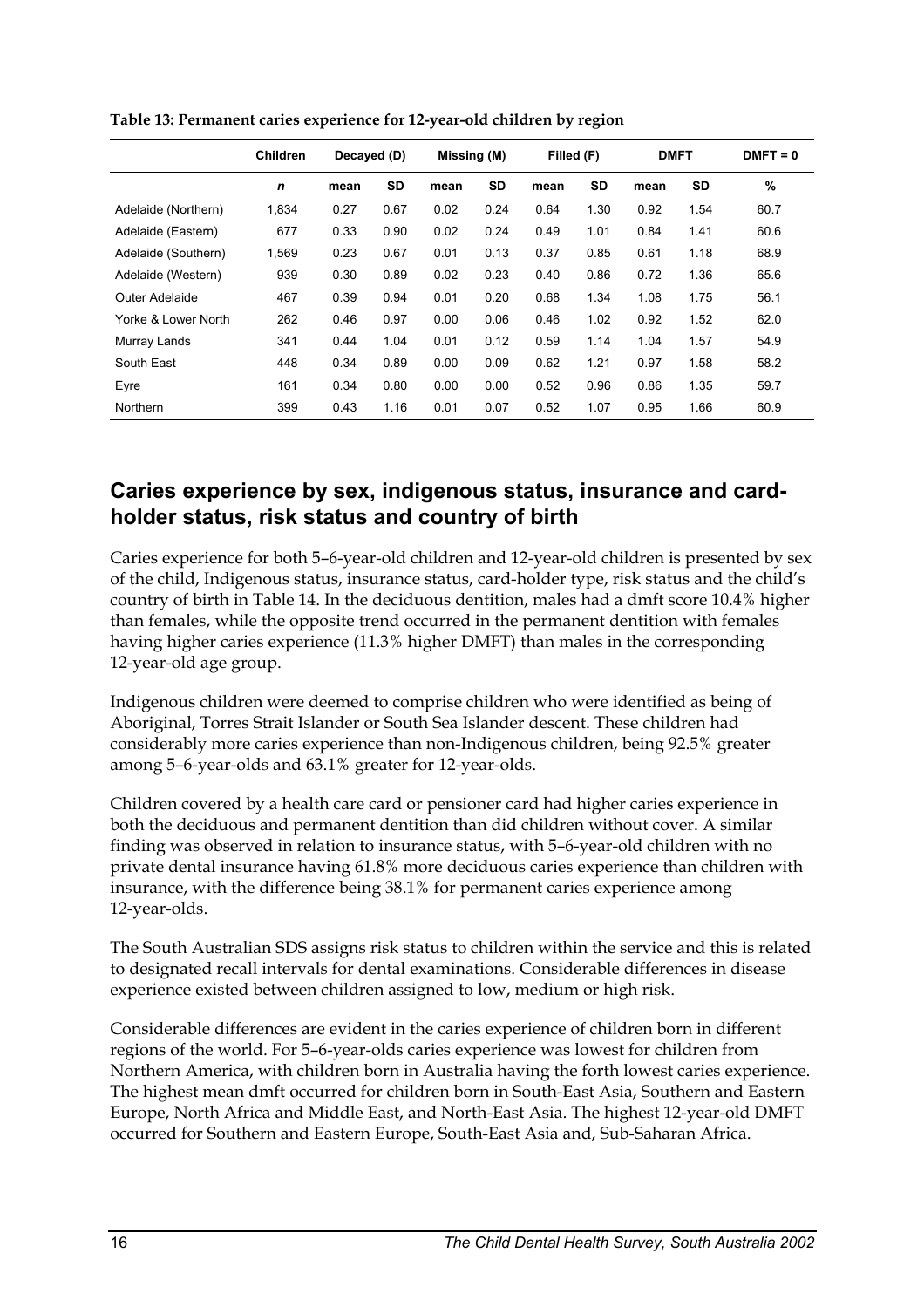In the deciduous dentition, mean dmft of those children born in Asia (mean = 3.89) was approximately 2.5 times higher than that of children born in Australia (mean = 1.61). Among 12-year-olds the mean DMFT score of children born in Southern and Eastern Europe (mean  $=$ 1.92) was approximately 2.3 times higher than the caries experience of children born in Australia (mean =  $0.84$ ).

| Age                           |             | 5-6-year-old dmft |           | 12-year-old DMFT |      |           |
|-------------------------------|-------------|-------------------|-----------|------------------|------|-----------|
|                               | $\mathbf n$ | mean              | <b>SD</b> | $\mathbf n$      | mean | <b>SD</b> |
| Sex                           |             |                   |           |                  |      |           |
| Male                          | 7,750       | 1.70              | 2.74      | 3,595            | 0.80 | 1.39      |
| Female                        | 7,624       | 1.54              | 2.61      | 3,515            | 0.89 | 1.54      |
| Indigenous status             |             |                   |           |                  |      |           |
| Non-Indigenous                | 11,661      | 1.60              | 2.68      | 5,717            | 0.84 | 1.45      |
| Indigenous                    | 299         | 3.08              | 3.37      | 135              | 1.37 | 2.05      |
| Unspecified                   | 3,455       | 1.57              | 2.59      | 1,268            | 0.80 | 1.44      |
| Dental insurance status       |             |                   |           |                  |      |           |
| No insurance                  | 7,979       | 1.65              | 2.69      | 3,315            | 0.87 | 1.50      |
| Insurance                     | 1,991       | 1.02              | 2.00      | 957              | 0.63 | 1.18      |
| Not specified                 | 5,445       | 1.79              | 1.86      | 2,848            | 0.89 | 1.50      |
| Card status                   |             |                   |           |                  |      |           |
| Non Card Holder               | 13,963      | 1.58              | 2.64      | 6,044            | 0.82 | 1.44      |
| Health Care Card              | 840         | 2.05              | 3.10      | 600              | 0.91 | 1.58      |
| Pensioner Card                | 610         | 2.00              | 3.01      | 474              | 1.04 | 1.61      |
| <b>Risk</b>                   |             |                   |           |                  |      |           |
| Low                           | 2,555       | 0.09              | 0.47      | 2,547            | 0.26 | 0.72      |
| Medium                        | 8,780       | 0.67              | 1.34      | 3,804            | 0.92 | 1.37      |
| High                          | 3,938       | 4.73              | 3.25      | 728              | 2.50 | 2.30      |
| Unspecified                   | 142         | 1.48              | 2.60      | 42               | 0.45 | 0.88      |
| Country of Birth              |             |                   |           |                  |      |           |
| Australia                     | 12,034      | 1.61              | 2.65      | 5,811            | 0.84 | 1.45      |
| New Zealand and Other Oceania | 51          | 2.35              | 3.71      | 21               | 1.06 | 1.67      |
| North-West Europe             | 78          | 1.49              | 2.50      | 54               | 1.05 | 1.51      |
| Southern and Eastern Europe   | 57          | 4.36              | 4.39      | 72               | 1.92 | 2.35      |
| North Africa and Middle East  | 35          | 3.97              | 3.54      | 24               | 1.13 | 1.50      |
| South-East Asia               | 64          | 5.14              | 4.85      | 40               | 1.71 | 1.78      |
| North-East Asia               | 27          | 3.01              | 3.71      | 18               | 0.73 | 1.33      |
| Southern and Central Asia     | 31          | 2.08              | 3.40      | 15               | 0.95 | 1.75      |
| Northern America              | 17          | 0.22              | 0.74      | 9                | 0.00 | 0.00      |
| <b>Other Americas</b>         | 5           | 1.57              | 3.64      | $\overline{7}$   | 0.12 | 0.34      |
| Sub-Saharan Africa            | 37          | 2.52              | 3.17      | 21               | 1.45 | 2.01      |
| Not Known                     | 2,965       | 1.49              | 2.56      | 1,019            | 0.75 | 1.40      |

**Table 14: 5–6-year-old dmft and 12-year-old DMFT by sex, indigenous status, insurance and cardholder status, risk status and country of birth (unweighted)**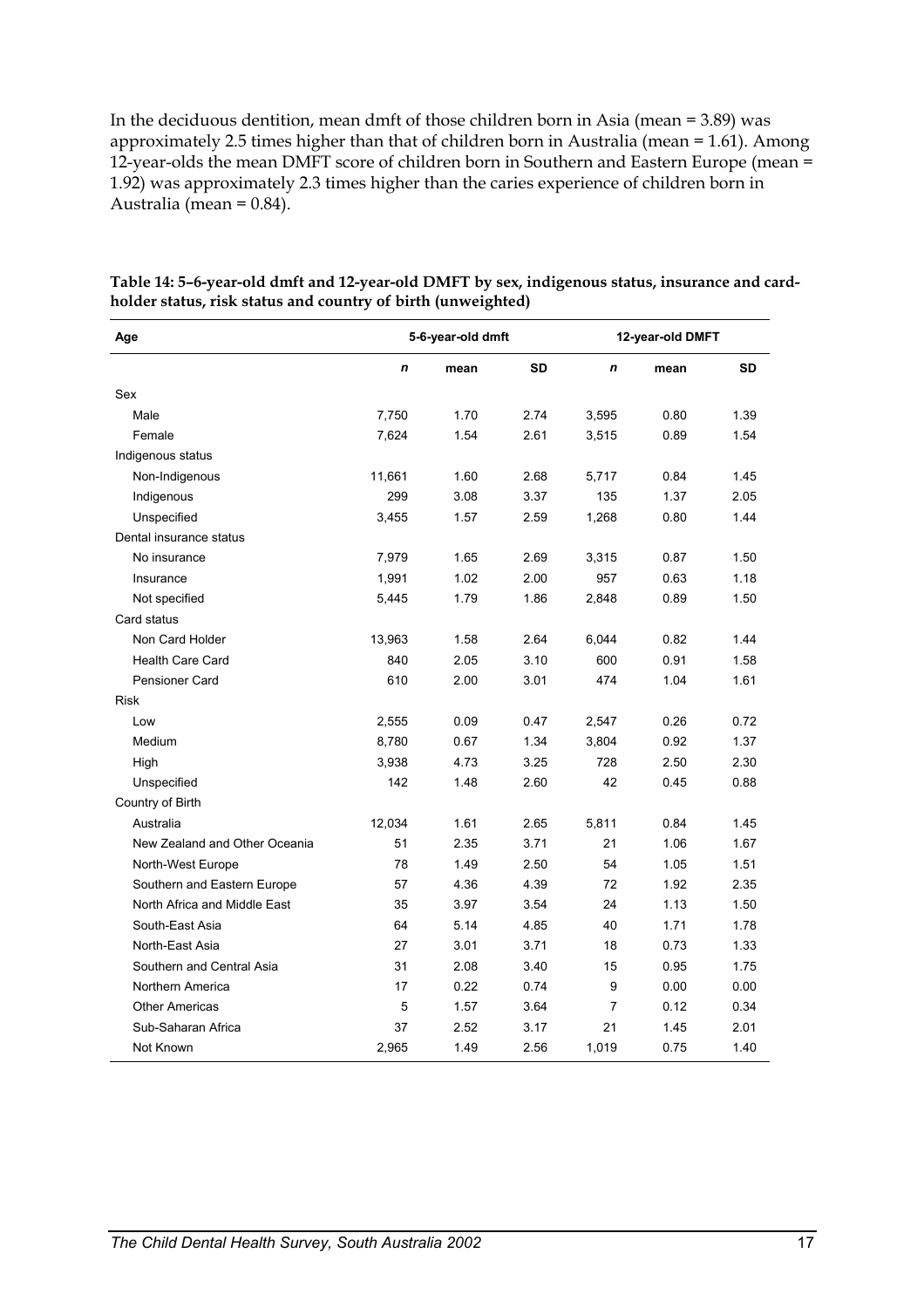## **Selected trends, 1998–2002**

Presented below is a table and a series of figures of selected 5-year trends for the period 1998–2002. Trends are provided for sample size, deciduous and permanent caries experience, and fissure sealants. The South Australian sample size had increased appreciably across the 5-year period, due to the introduction of computerised recording of school dental service examinations in early 2001. From this time data was made available on every child receiving a dental examination within a year

| Region              | 1998 |       |      | 1999  |      | 2000  |       | 2001          |       | 2002  |  |
|---------------------|------|-------|------|-------|------|-------|-------|---------------|-------|-------|--|
|                     | n    | $\%$  | n    | %     | n    | $\%$  | n     | $\frac{0}{0}$ | n     | $\%$  |  |
| Adelaide (Northern) | 855  | 23.6  | 689  | 20.4  | 720  | 20.5  | 16142 | 25.7          | 23777 | 25.9  |  |
| Adelaide (Eastern)  | 278  | 7.7   | 262  | 7.8   | 242  | 6.9   | 5818  | 9.3           | 8265  | 9.0   |  |
| Adelaide (Southern) | 966  | 26.7  | 891  | 26.4  | 817  | 23.2  | 14938 | 23.8          | 19948 | 21.8  |  |
| Adelaide (Western)  | 430  | 11.9  | 515  | 15.3  | 440  | 12.5  | 8000  | 12.7          | 12500 | 13.6  |  |
| Outer Adelaide      | 189  | 5.2   | 190  | 5.6   | 228  | 6.5   | 3971  | 6.3           | 5959  | 6.5   |  |
| Yorke & Lower North | 138  | 3.8   | 80   | 2.4   | 78   | 2.2   | 2057  | 3.3           | 3274  | 3.6   |  |
| Murray Lands        | 210  | 5.8   | 199  | 5.9   | 99   | 2.8   | 2954  | 4.7           | 4367  | 4.8   |  |
| South East          | 136  | 3.8   | 241  | 7.1   | 185  | 5.3   | 4435  | 7.1           | 5991  | 6.5   |  |
| Eyre                | 188  | 5.2   | 116  | 3.4   | 92   | 2.6   | 771   | 1.2           | 2038  | 2.2   |  |
| Northern            | 227  | 6.3   | 189  | 5.6   | 618  | 17.6  | 3756  | 6.0           | 5530  | 6.0   |  |
| Total               | 3617 | 100.0 | 3372 | 100.0 | 3519 | 100.0 | 62842 | 100.0         | 91649 | 100.0 |  |

**Table 15: Sample size and percentage of total sample by region, 1998–2002** 

Trends across the period 1998–2002 are complicated by the change over from a random sample of relatively low numbers of children using optical mark reader forms to full enumeration using children's clinical records. Any interpretation across this period must therefore be cautious.

Trends in the number of decayed, missing and filled deciduous teeth across 1998–2002 indicate an increase in disease experience (Figures 6–9). The apparent increase in caries experience between 2000 and 2001 suggest an underreporting of disease experience with the OMR form based random sampling methodology used up to 2000.

Increases in the mean number of decayed, missing and filled permanent teeth across the period 1998–2002 are more pronounced than changes observed in the deciduous dentition (Figures 11–13). The increases are larger for older children than for younger children.

In the combined deciduous and permanent dentitions there have been reductions in the percentages of children with no decayed, no missing and no filled teeth between 1998 and 2002 (Figures 15, 17 and 18). For many age groups, the highest percentages of children with no caries experience were in the year 2000.

In general, the mean number of fissure sealed teeth across age groups decreased between 1998 and 2000, increased with the change of sampling methodology in 2001, but then decreased again in 2002 (Figure 19).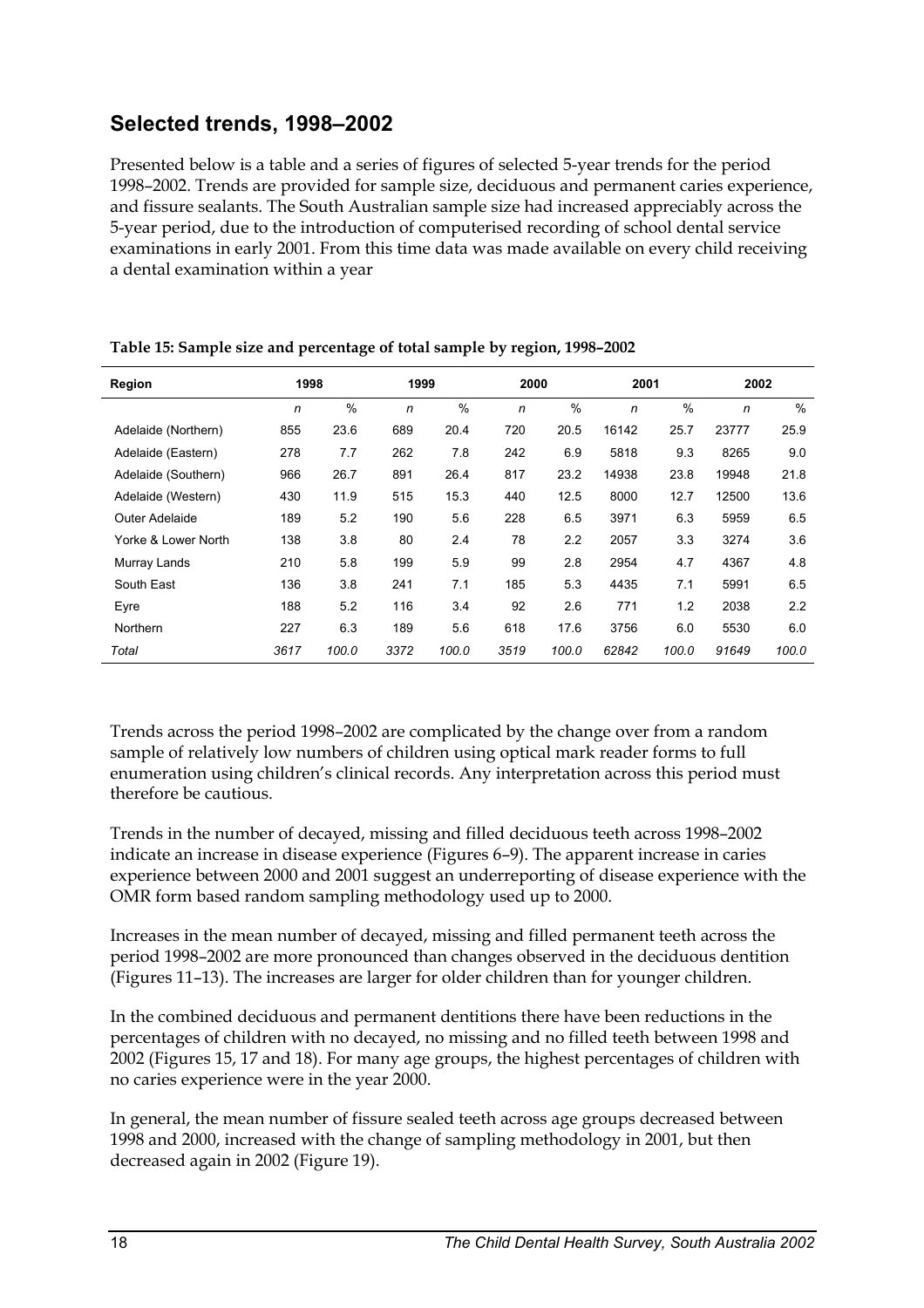

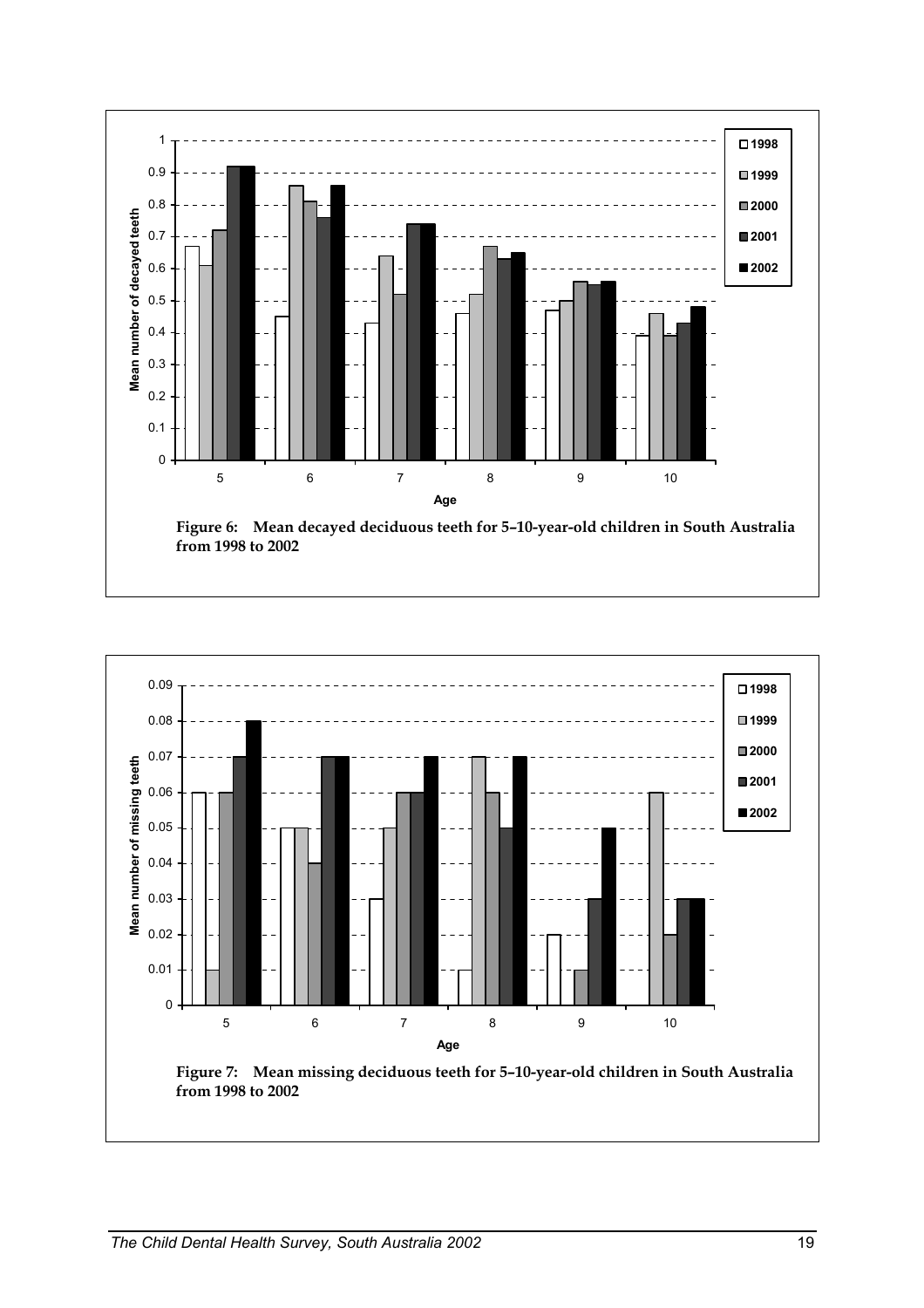

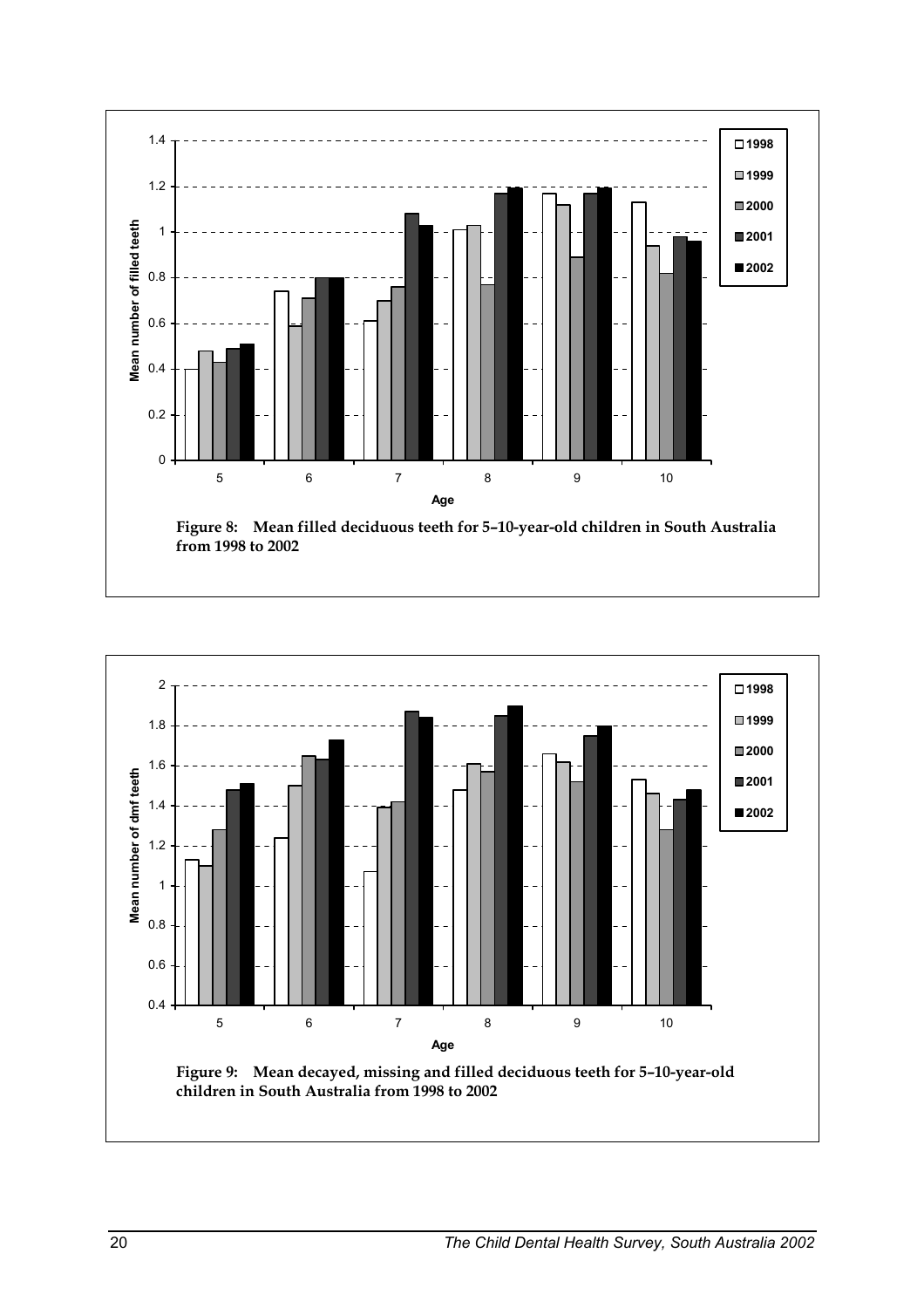

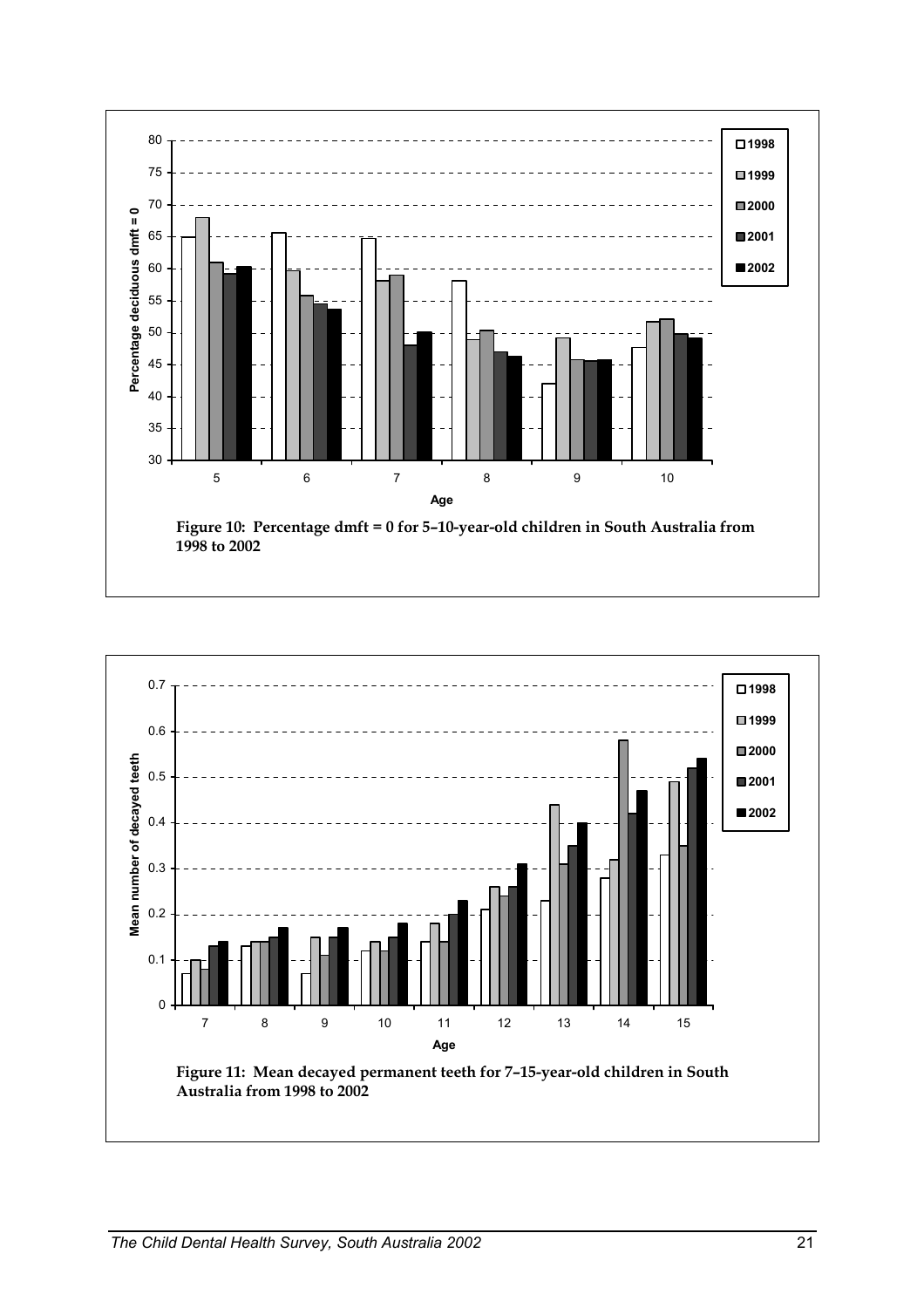

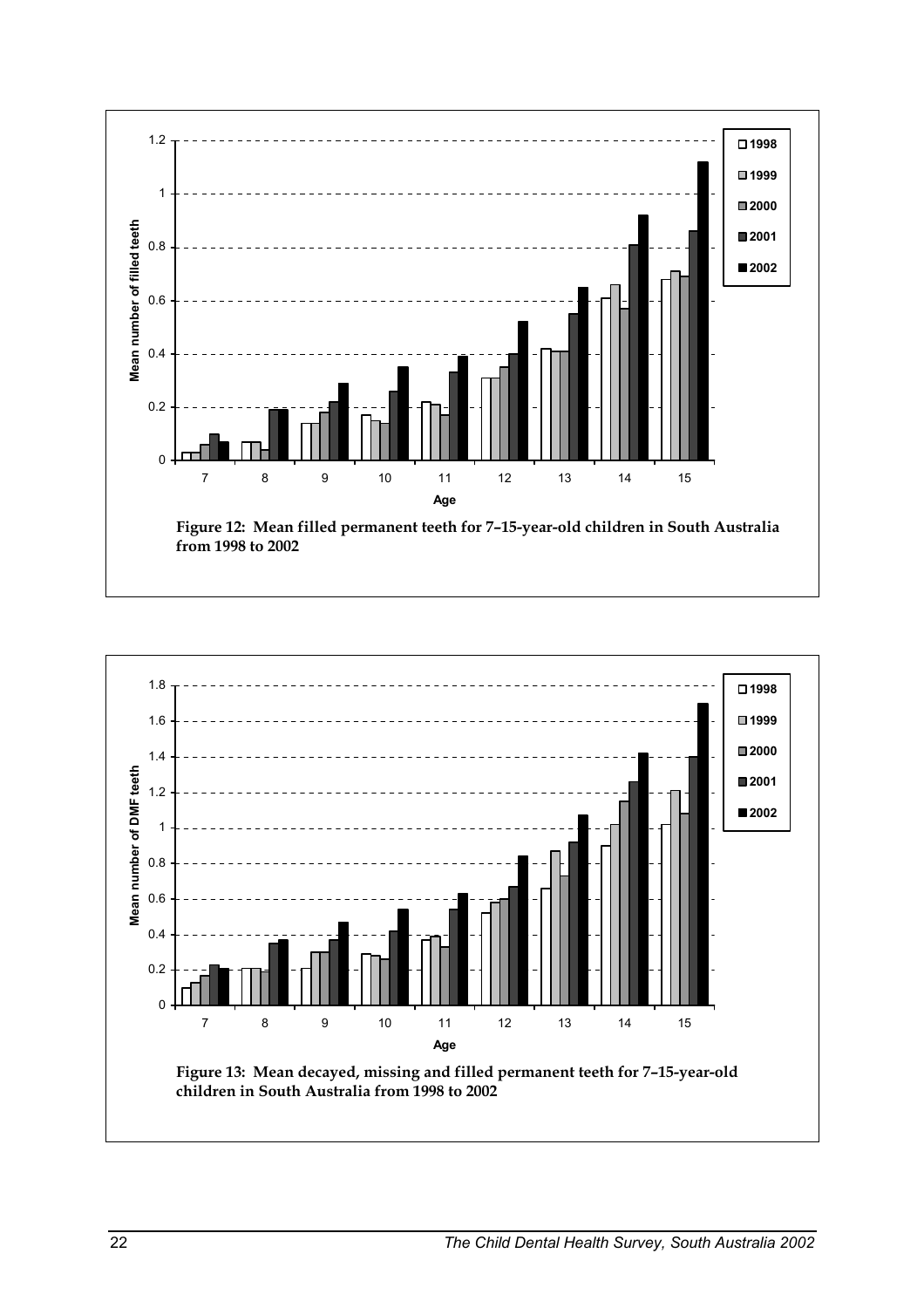

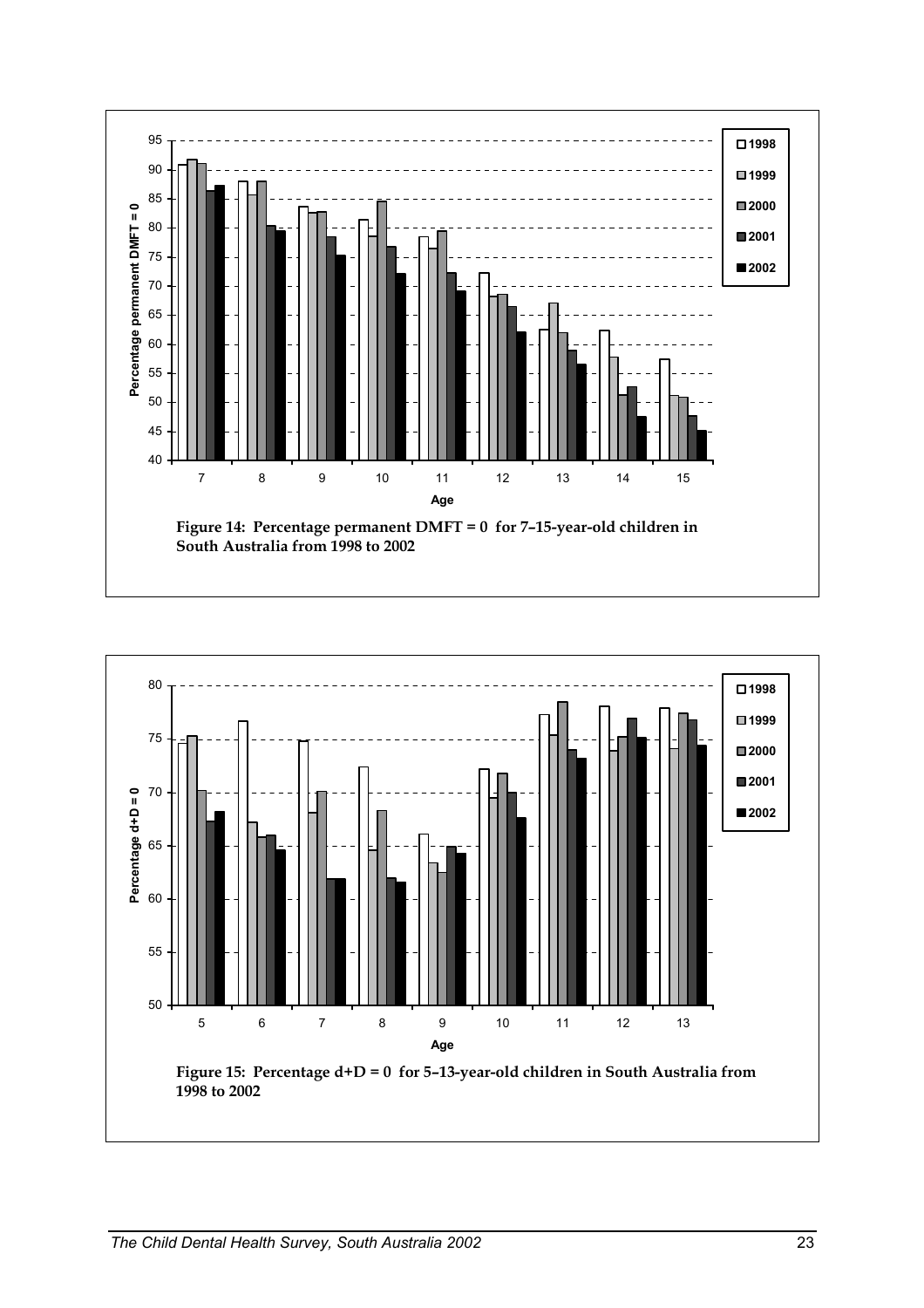